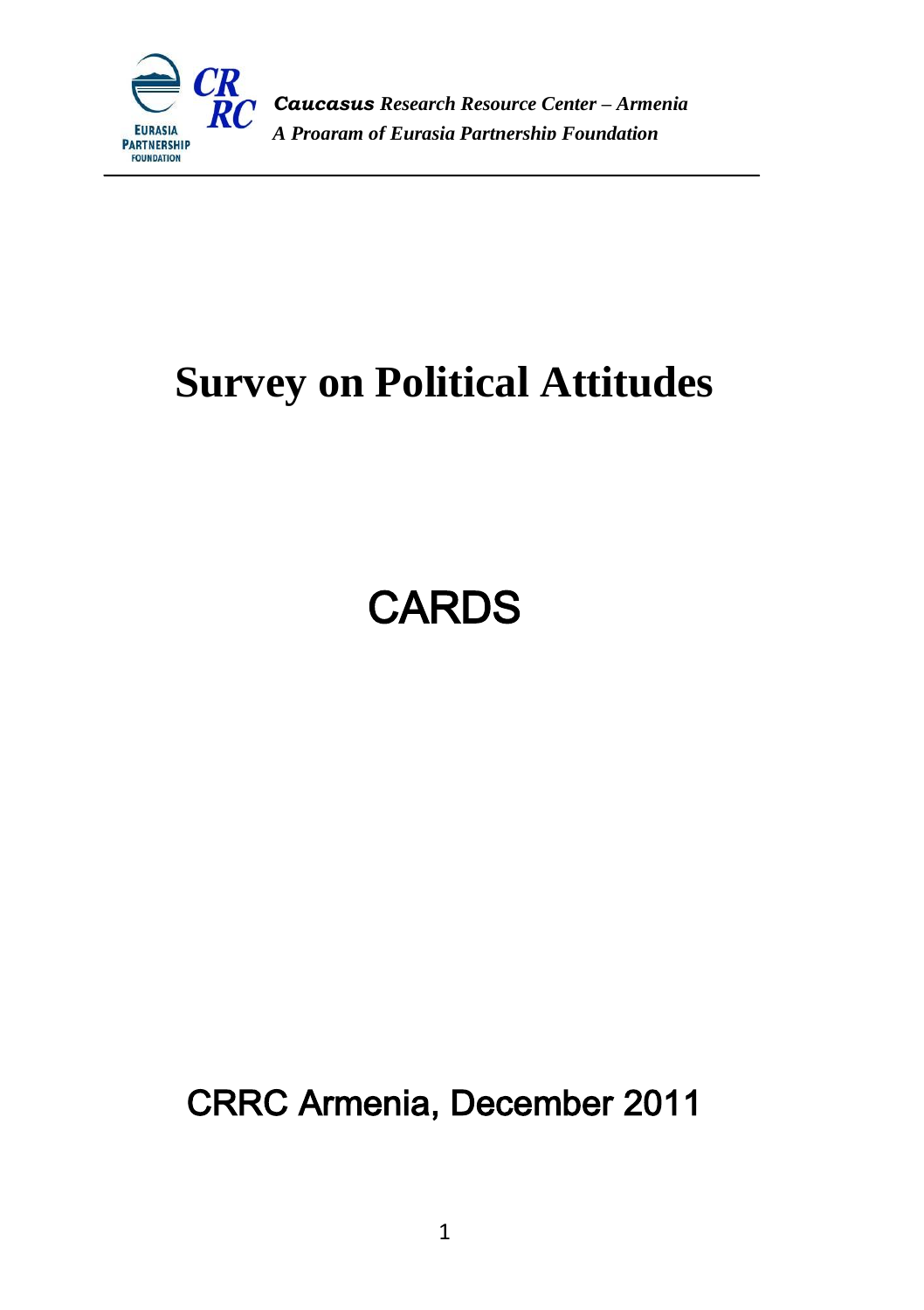## CARD 1 Question 1

| Completely<br>dissatisfied |  |  |  |  | Completely<br>satisfied |
|----------------------------|--|--|--|--|-------------------------|
|                            |  |  |  |  |                         |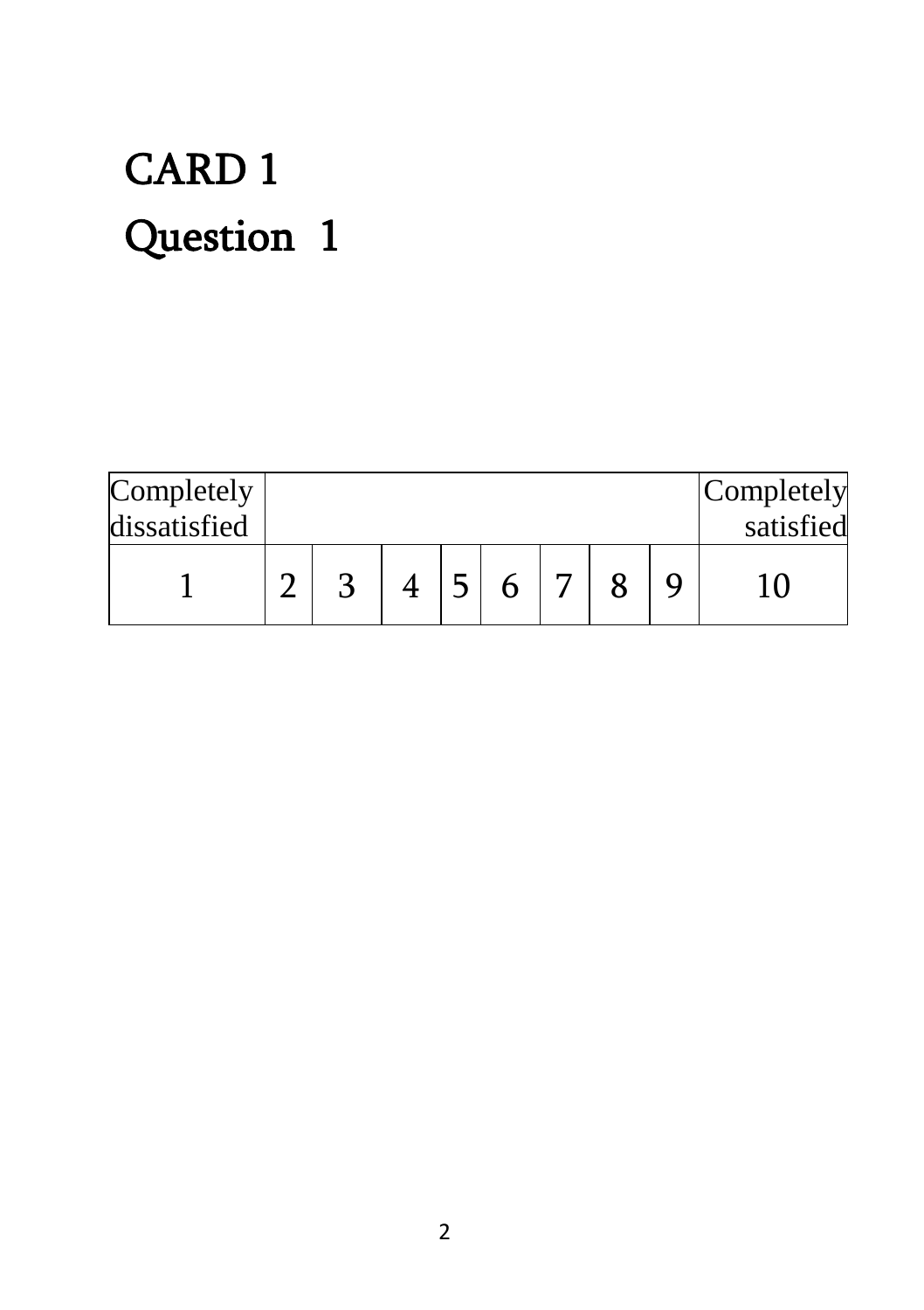# CARD 2 Question 3

| Everything<br>in life is<br>determined<br>fate |    |  |  |  | People shape<br>their fate<br>themselves |
|------------------------------------------------|----|--|--|--|------------------------------------------|
|                                                | רי |  |  |  |                                          |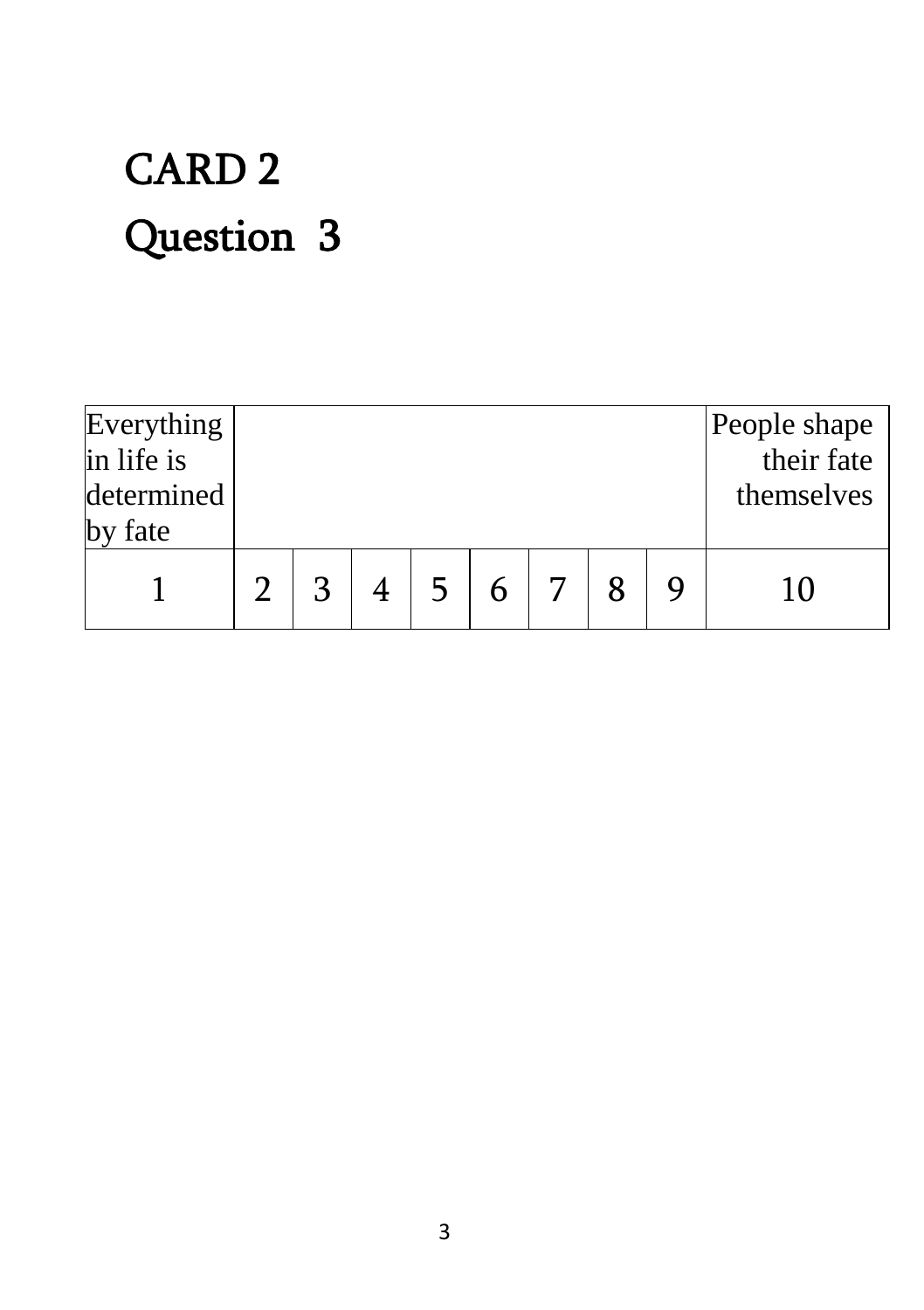# CARD 3 Question 5

|                | Definitely going in the wrong direction |
|----------------|-----------------------------------------|
| $\overline{2}$ | Mainly going in the wrong direction     |
| l 3            | Not change at all                       |
|                | Mainly going in the right direction     |
| -5             | Definitely going in the right direction |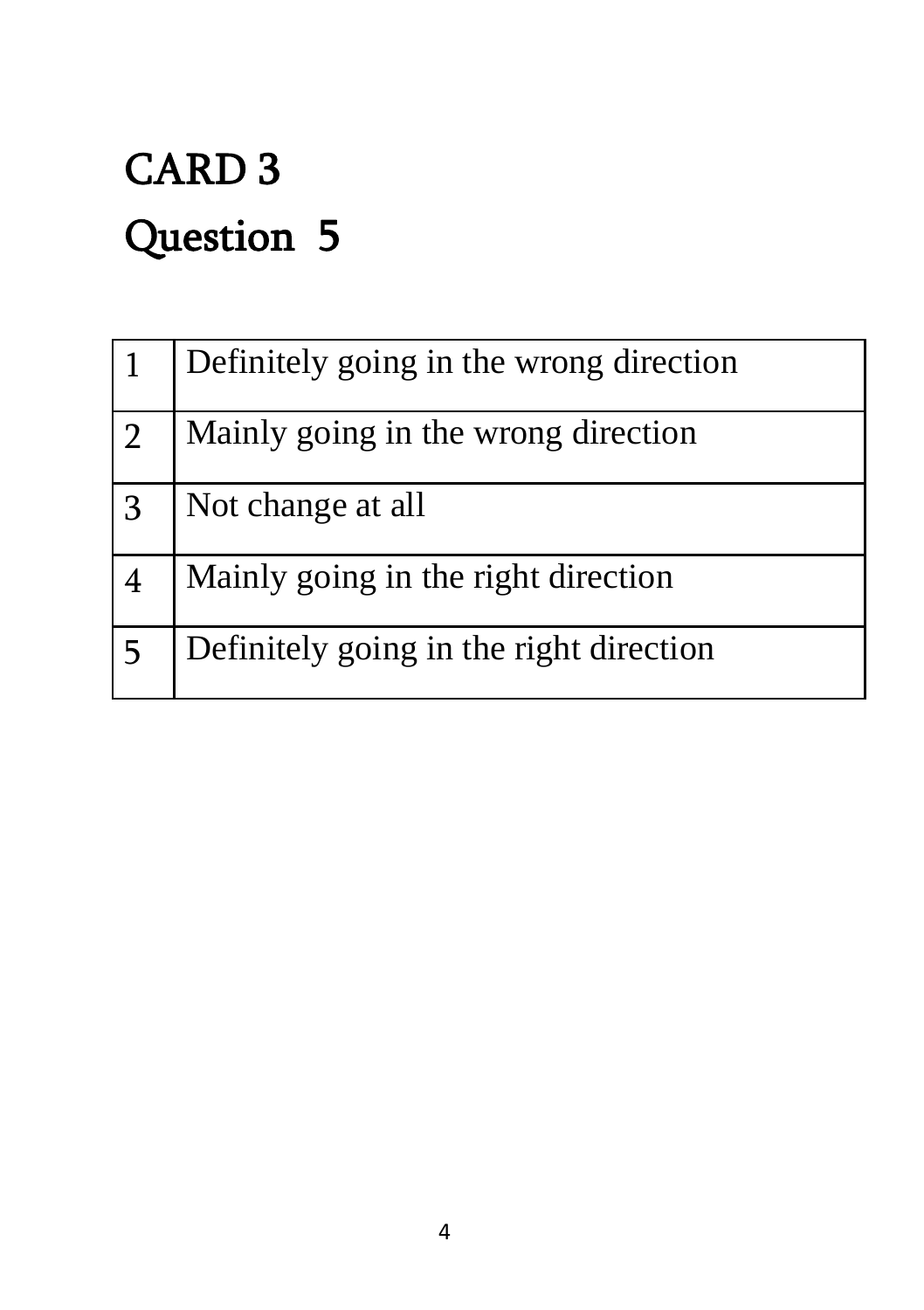## CARD 4 Question 7; 8

| 1.   | Reform of public governance (e-government)   |
|------|----------------------------------------------|
| 2.   | Anticorruption policy                        |
| 3.   | Electoral reform                             |
| 4.   | Media reform                                 |
| 5.   | Reform with identification cards (passports) |
| 6.   | Pension reform                               |
| 7.   | Tax reform                                   |
| 8.   | <b>Education reform</b>                      |
| 9.   | Healthcare reform                            |
| 10.1 | Agricultural reform                          |
| 11.  | Judicial reform                              |
| 12.1 | Business environment reform                  |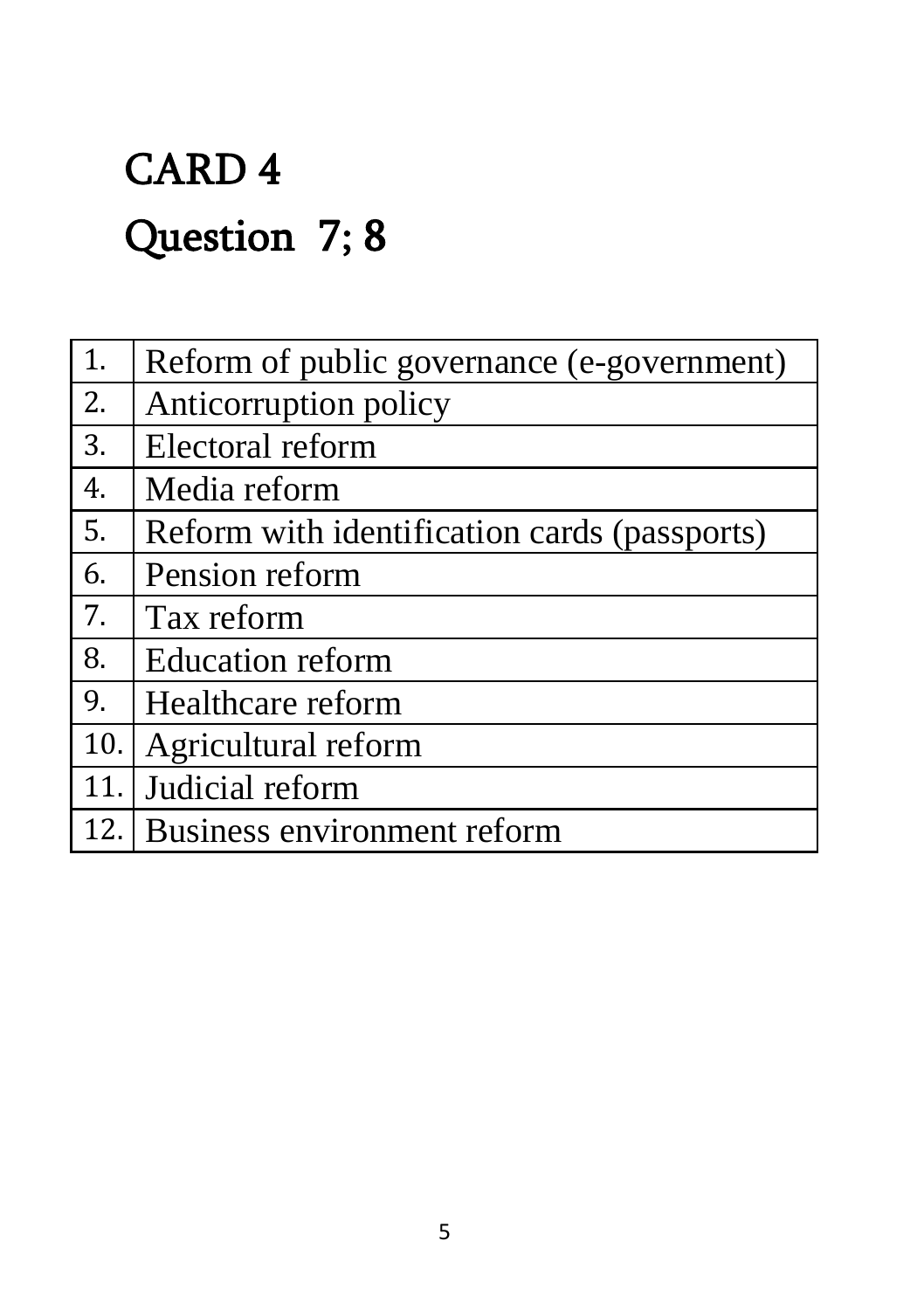### CARD 5 Question 15; 18

| <b>Worse</b> | <b>Same</b> | <b>Better</b> |
|--------------|-------------|---------------|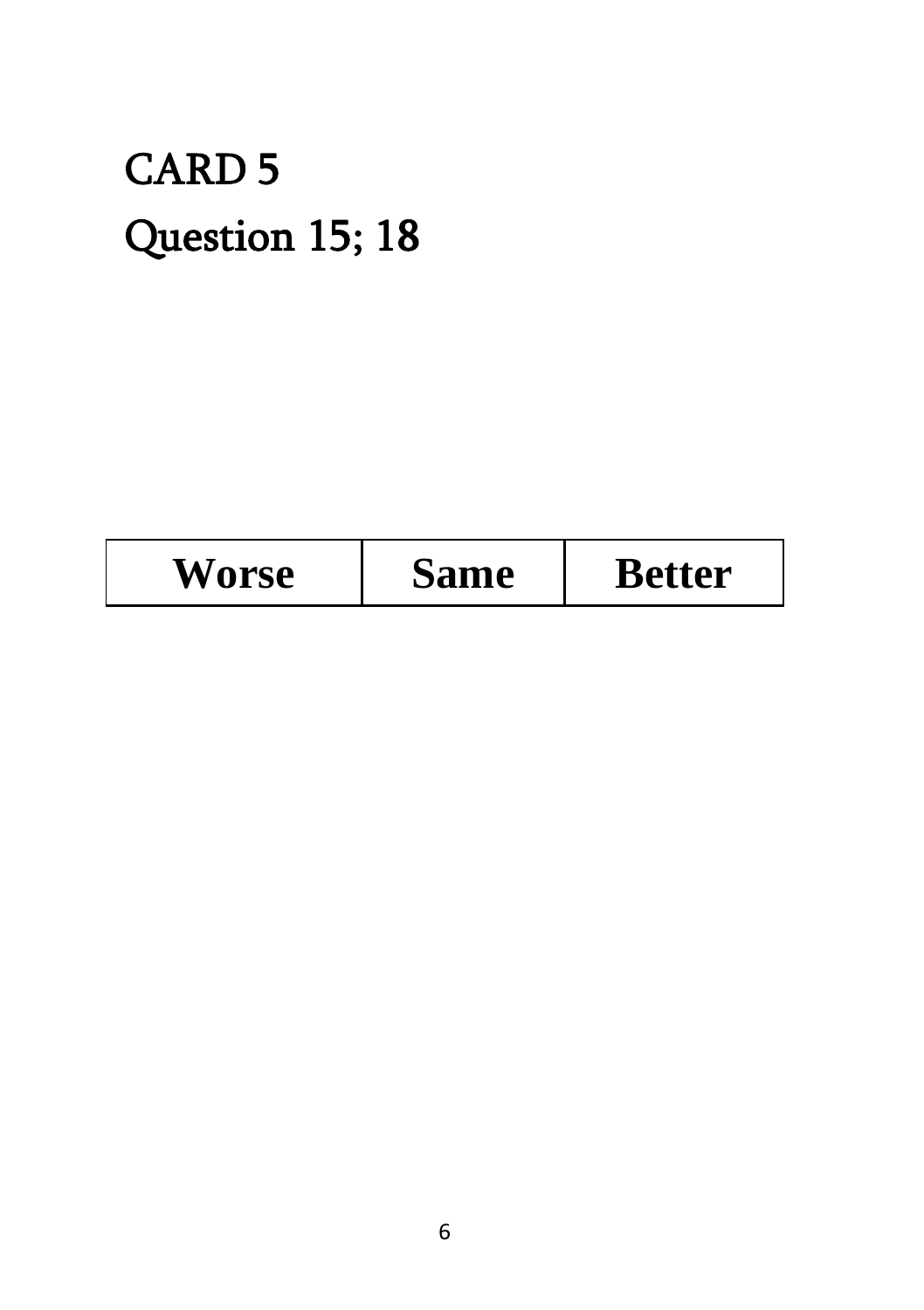## CARD 6 Question 16; 19

| Not       |  |  |  |  | $\mathbf{P}$ |
|-----------|--|--|--|--|--------------|
| important |  |  |  |  | important    |
|           |  |  |  |  |              |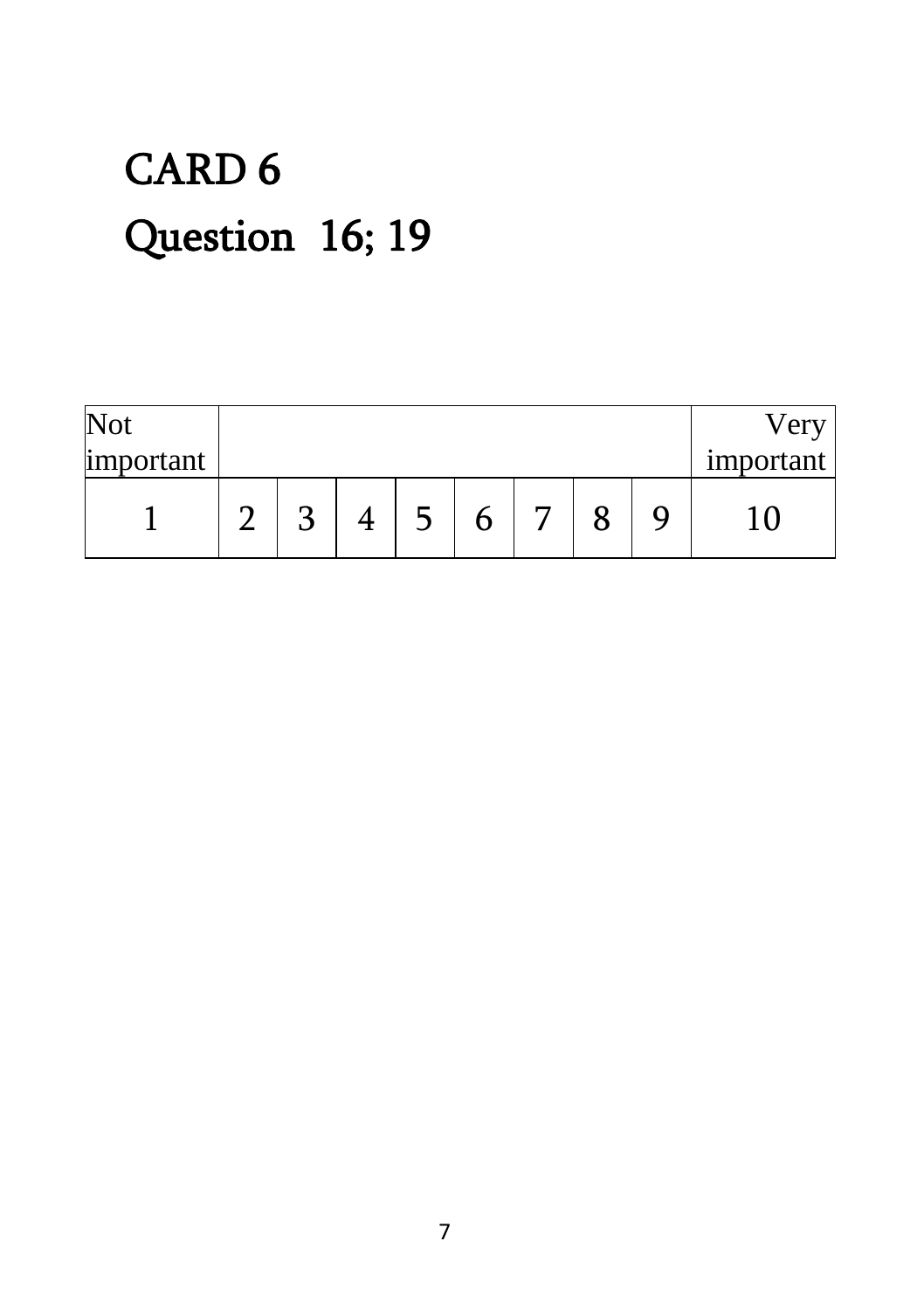### CARD 7 Question 17; 20

|   | Not involved        |
|---|---------------------|
|   | Rather not involved |
| З | Rather involved     |
|   | Greatly involved    |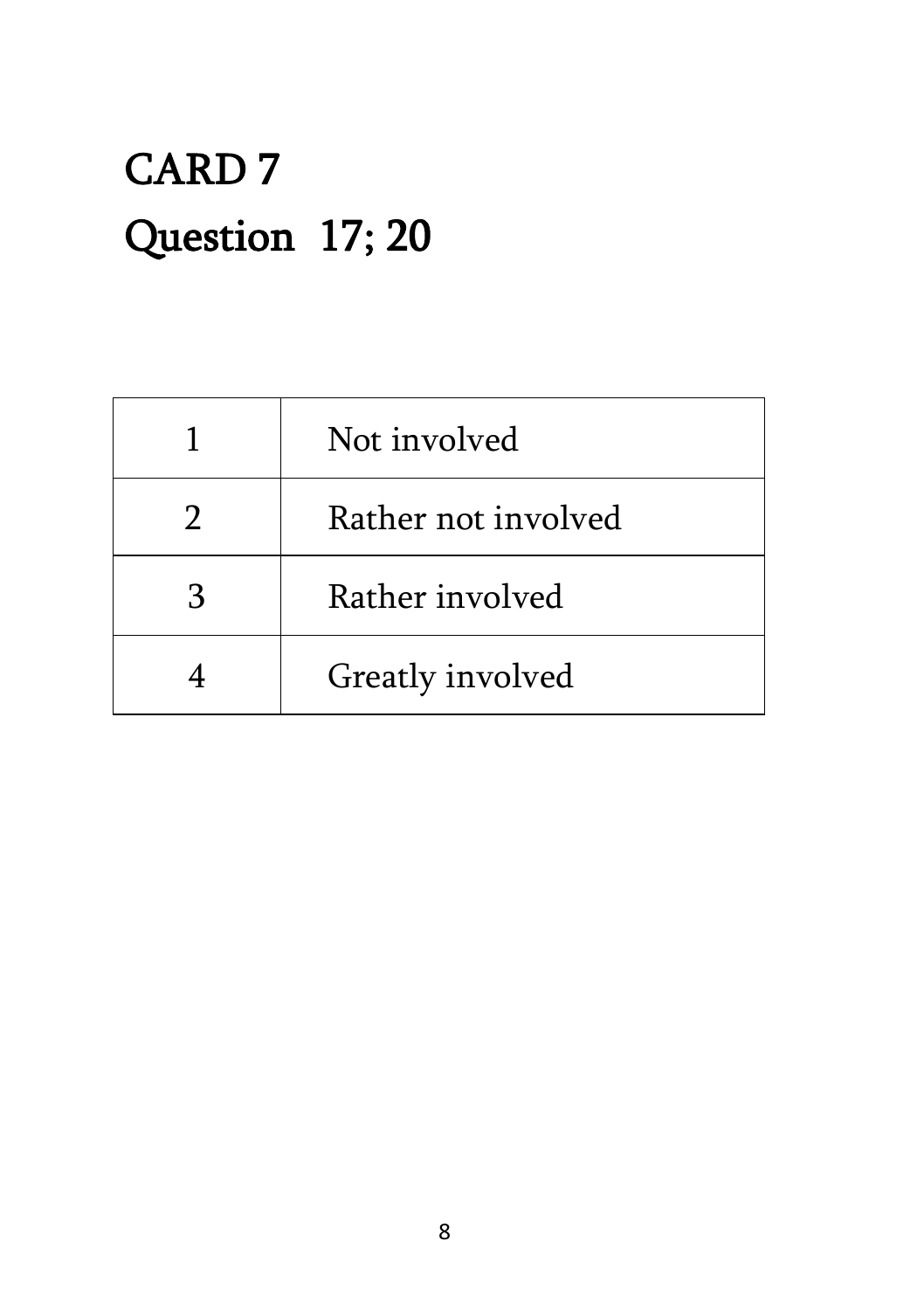### CARD 8 Question 12

### **Statement 1:**

People are like children; the government should take care of them like a parent.

### **Statement 2:**

Government is like an employee; the people should be the bosses who control the government**.**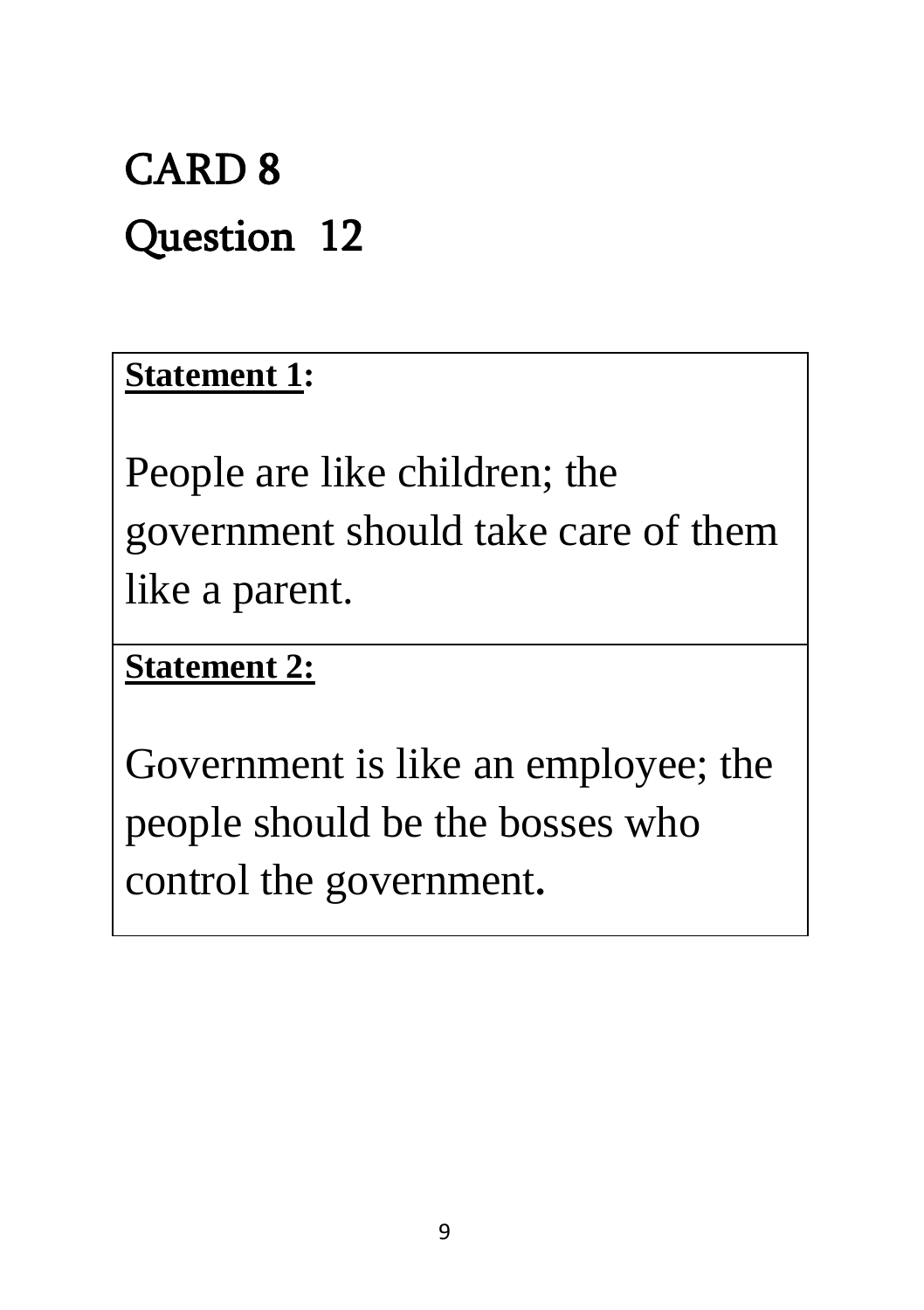# CARD 9 Question 35; 37

| I would<br>absolutely<br>not vote |   |  |  |  | I would<br>absolutely<br>vote |
|-----------------------------------|---|--|--|--|-------------------------------|
|                                   | ર |  |  |  | 10                            |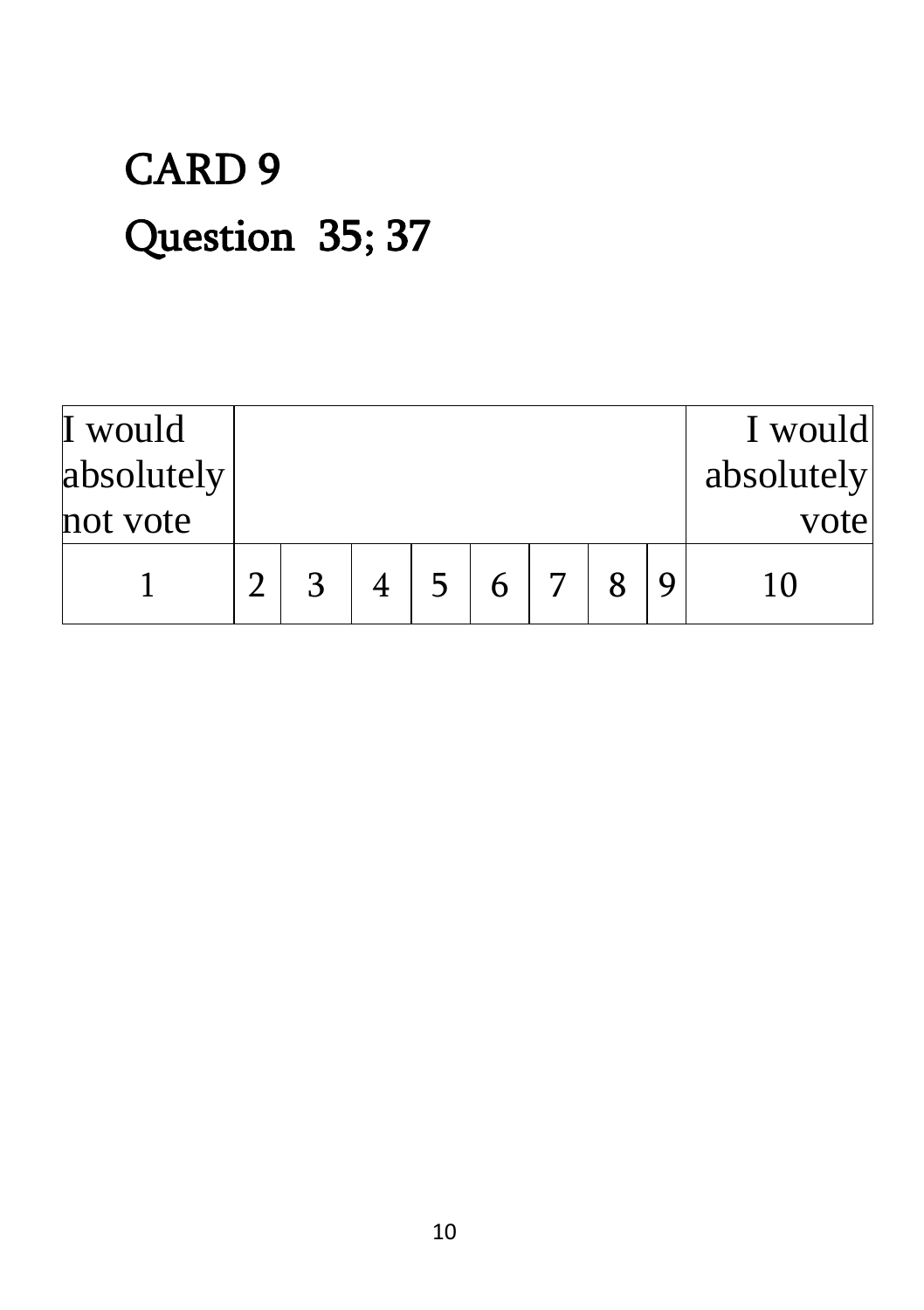### CARD 10

### Question 36

| <b>Free Democrats</b>                    |
|------------------------------------------|
| <b>National Democratic Union</b>         |
| <b>Self-Determination Union</b>          |
| Prosperous Armenia                       |
| Yerkrapah Union                          |
| Heritage                                 |
| People's Party                           |
| <b>Liberal Democrats</b>                 |
| <b>Solidarity Party</b>                  |
| <b>Armenian National Congress</b>        |
| <b>Armenian Revolutionary Federation</b> |
| (Dashnaktsutyun)                         |
| People's Party of Armenia                |
| Republican Party of Armenia              |
| <b>Armenian National Movement</b>        |
| <b>MIAK</b>                              |
| Union of Constitutional Rights           |
| <b>Sardarapat Movement</b>               |
| <b>Social Democrats</b>                  |
| <b>Rule of Law</b>                       |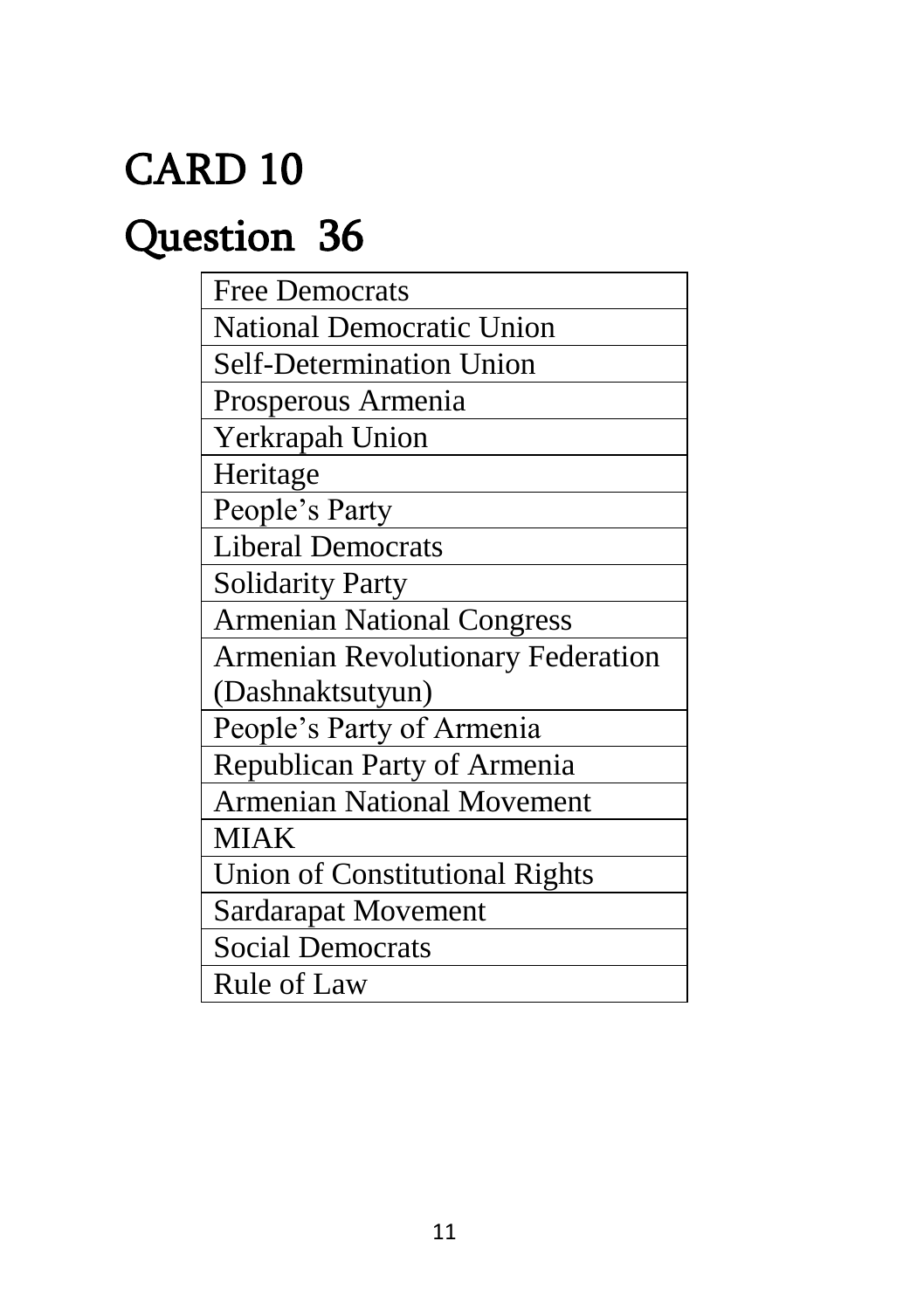# CARD 11 Question 38

| Avetisyan     | Sargis  |
|---------------|---------|
| Baghdasaryan  | Artur   |
| Demirchyan    | Stepan  |
| Tsarukyan     | Gagik   |
| Karapetyan    | Tigran  |
| Hayrikyan     | Paruyr  |
| Harutyunyan   | Aram    |
| Harutyunyan   | Khosrov |
| Hovhannisyan  | Vahan   |
| Hovhannisian  | Raffi   |
| Manukyan      | Vazgen  |
| Rubinyan      | Karapet |
| Sargsyan      | Serzh   |
| Ter-Petrosyan | Levon   |
| Kocharyan     | Robert  |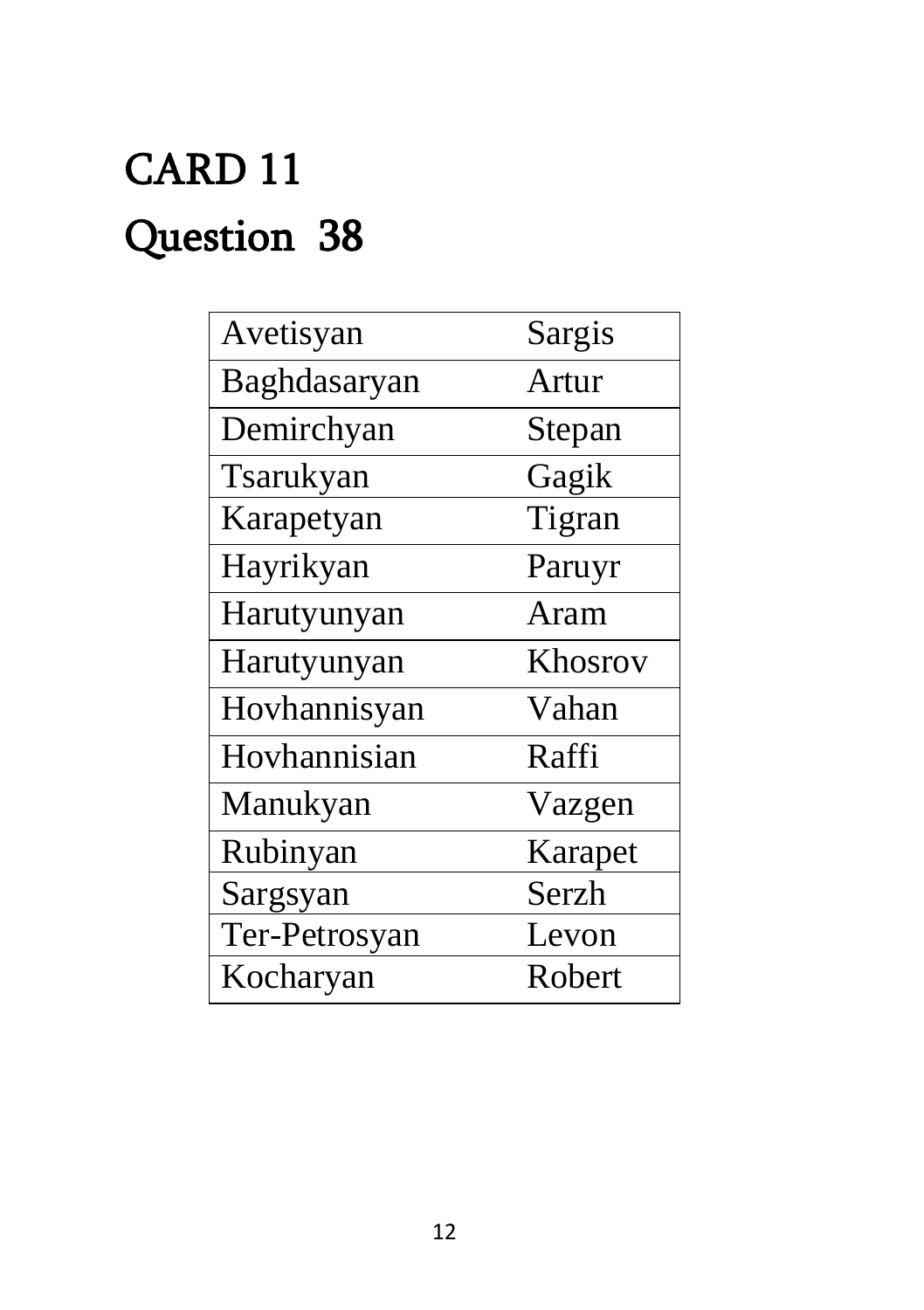# CARD 12 Question 41

| 1.  | Problems with voters' list                      |
|-----|-------------------------------------------------|
| 2.  | One person voting for other people              |
| 3.  | Unequal access to media for some candidates     |
|     | or parties                                      |
| 4.  | Harassment of party activists                   |
| 5.  | Bribing of voters                               |
| 6.  | Harassment of voters                            |
| 7.  | Voters feeling they have to vote a specific way |
|     | to keep their jobs                              |
| 8.  | People voting more than once                    |
| 9.  | Employers forcing employees to take part in a   |
|     | campaign                                        |
| 10. | <b>Ballot stuffing</b>                          |
|     | Local neighborhood thugs                        |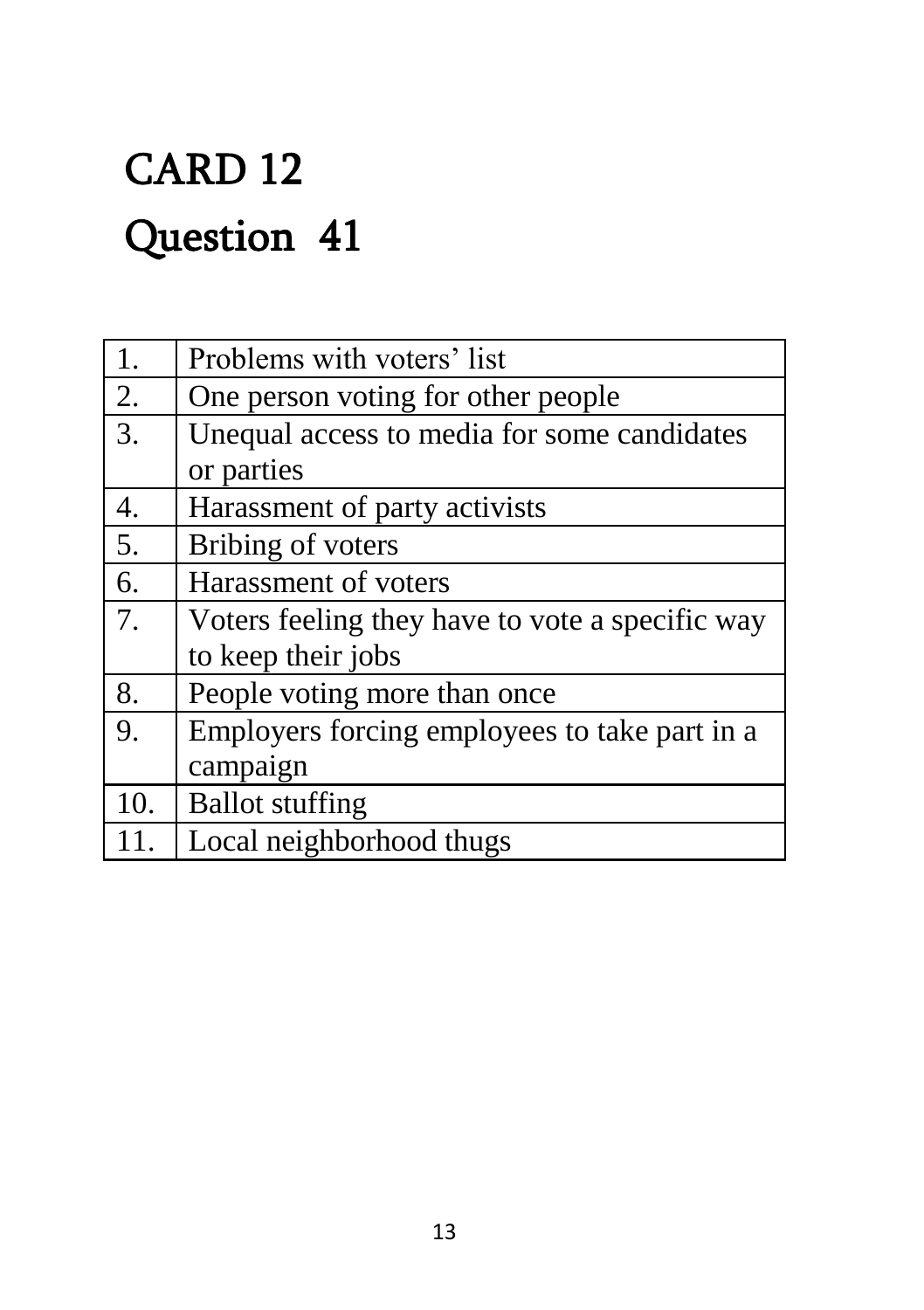### CARD 13 Question 45; 46

|   | Absolutely free and fair     |
|---|------------------------------|
|   | Somewhat free and fair       |
| 3 | Neither free nor fair        |
| 4 | Somewhat nor free or fair    |
|   | Absolutely not free and fair |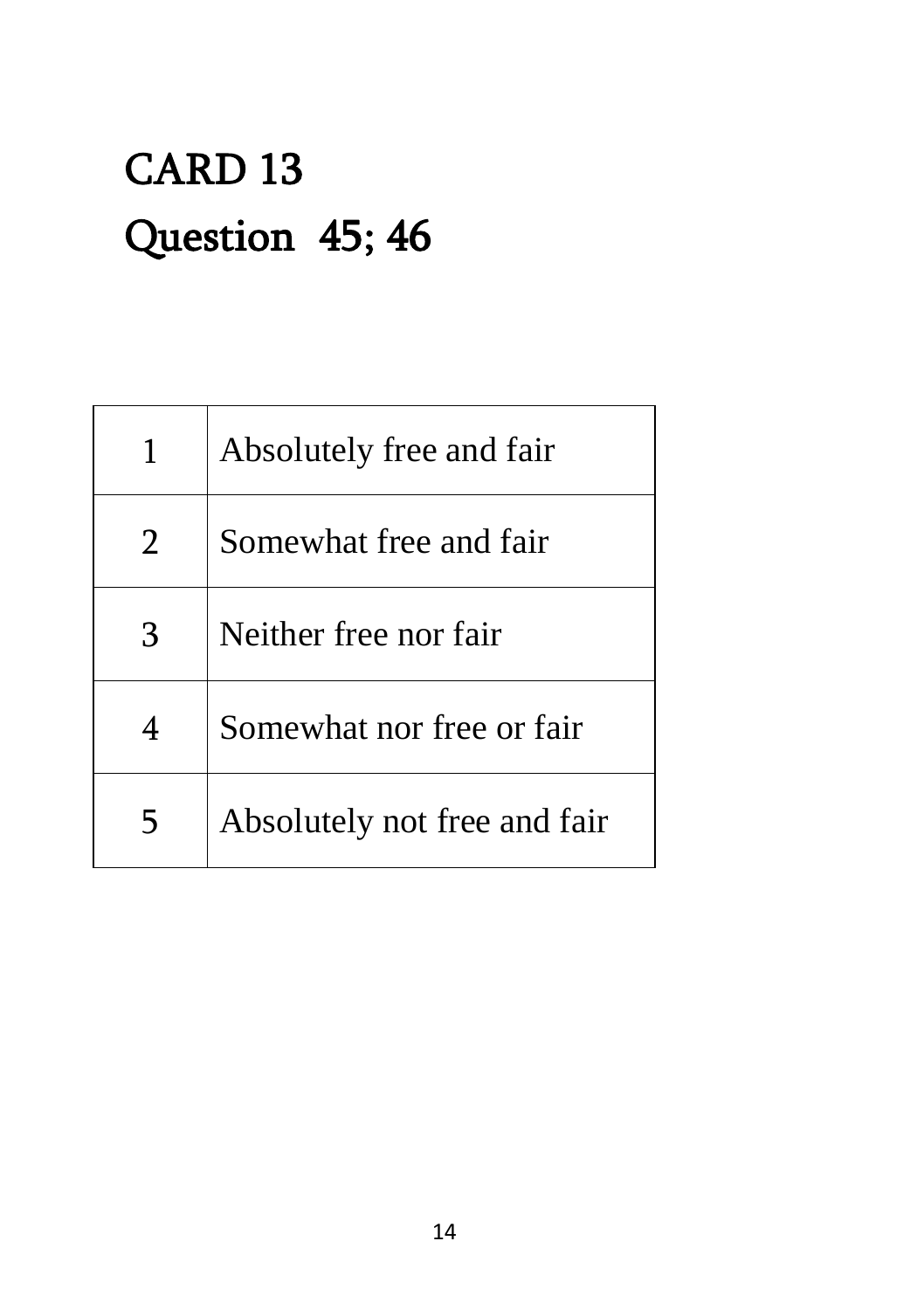### CARD 14 Question 47

|                | Completely trust           |
|----------------|----------------------------|
| 2 <sup>1</sup> | Somewhat trust             |
| 3              | Neither trust nor distrust |
| $\overline{4}$ | Somewhat distrust          |
| 5              | Completely distrust        |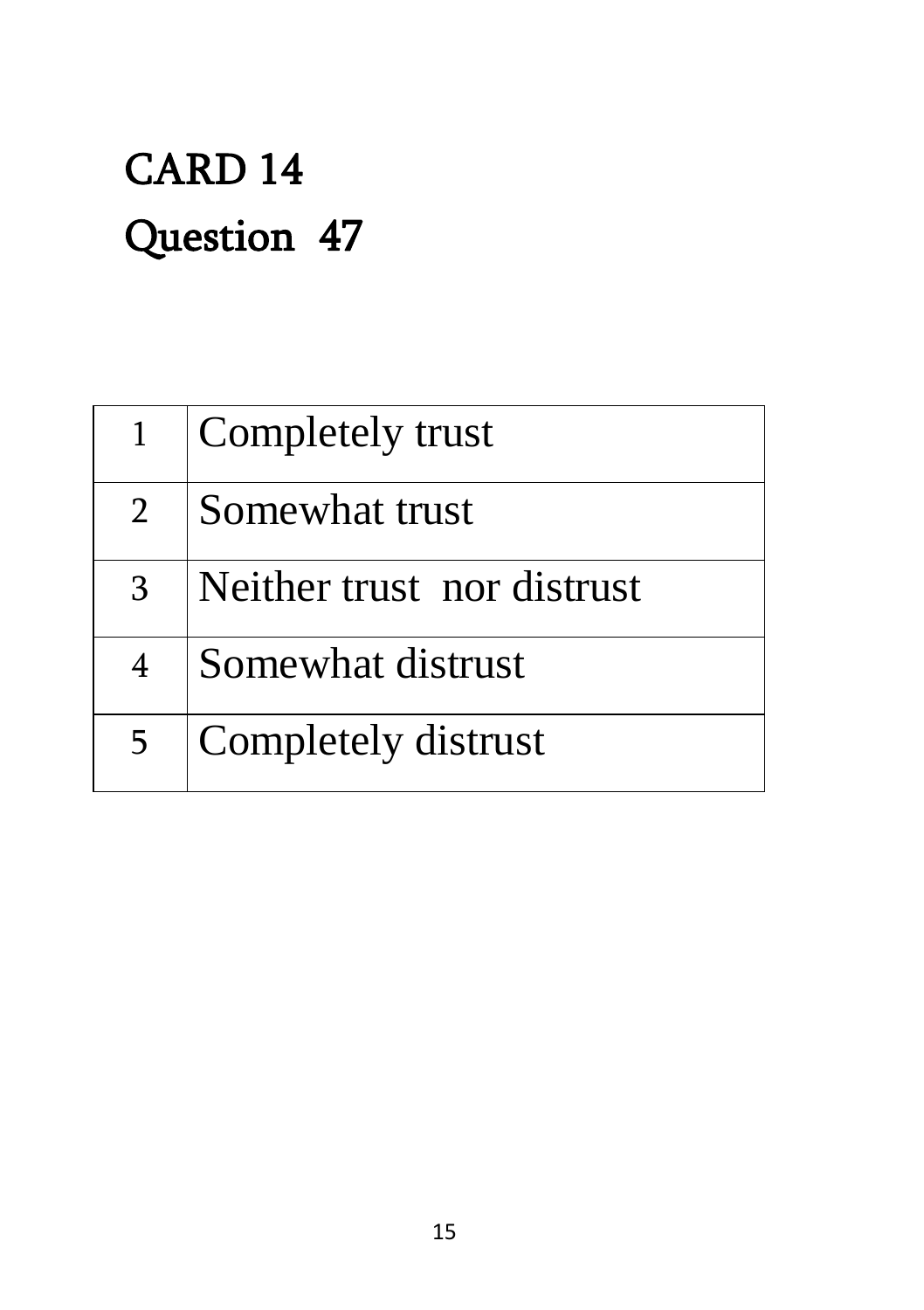### CARD 15 Question 49

|             | <b>Strongly disagree</b>   |
|-------------|----------------------------|
| $2^{\circ}$ | Somewhat disagree          |
| 3           | Neither agree nor disagree |
| 4           | Somewhat agree             |
| 5           | <b>Strongly agree</b>      |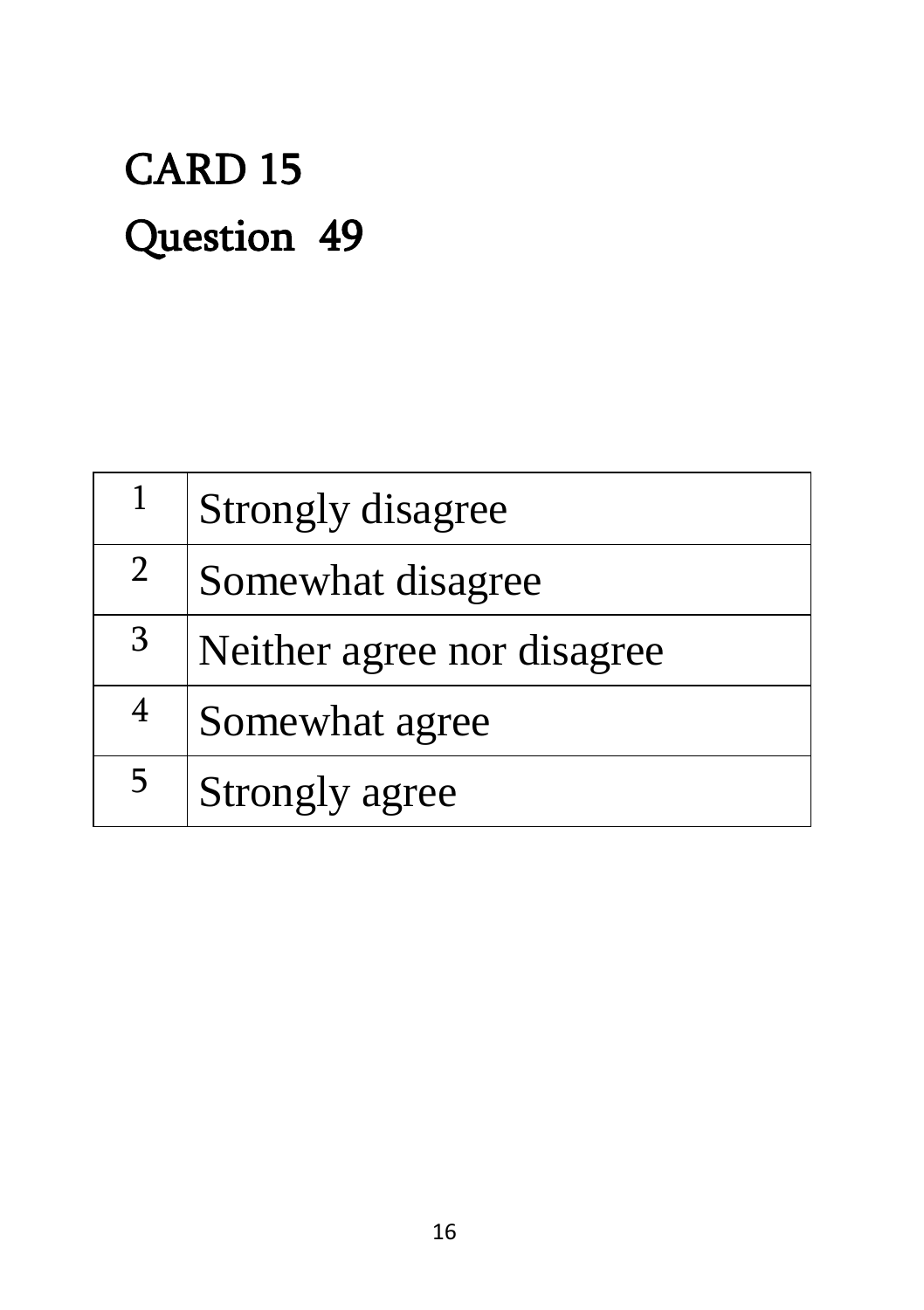### CARD 16 Question 50

- 1. Nothing
- 2. Too little
- 3. Enough
- 4. Too much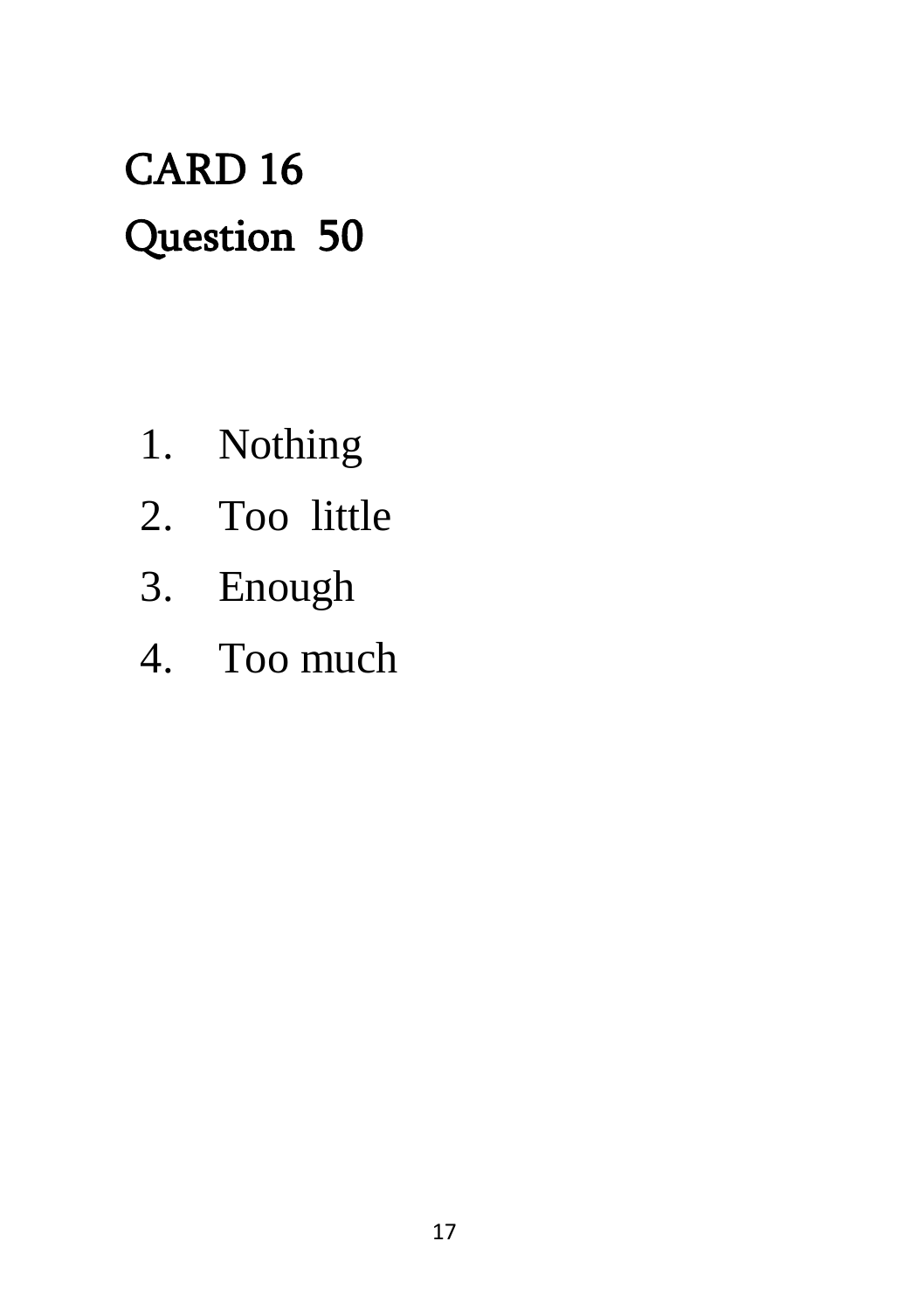### CARD 17 Question 51

| 5              | Very positively                      |
|----------------|--------------------------------------|
| $\overline{4}$ | Somewhat positively                  |
| $\overline{3}$ | Neither negatively nor<br>positively |
| $\overline{2}$ | Somewhat negatively                  |
|                | Very negatively                      |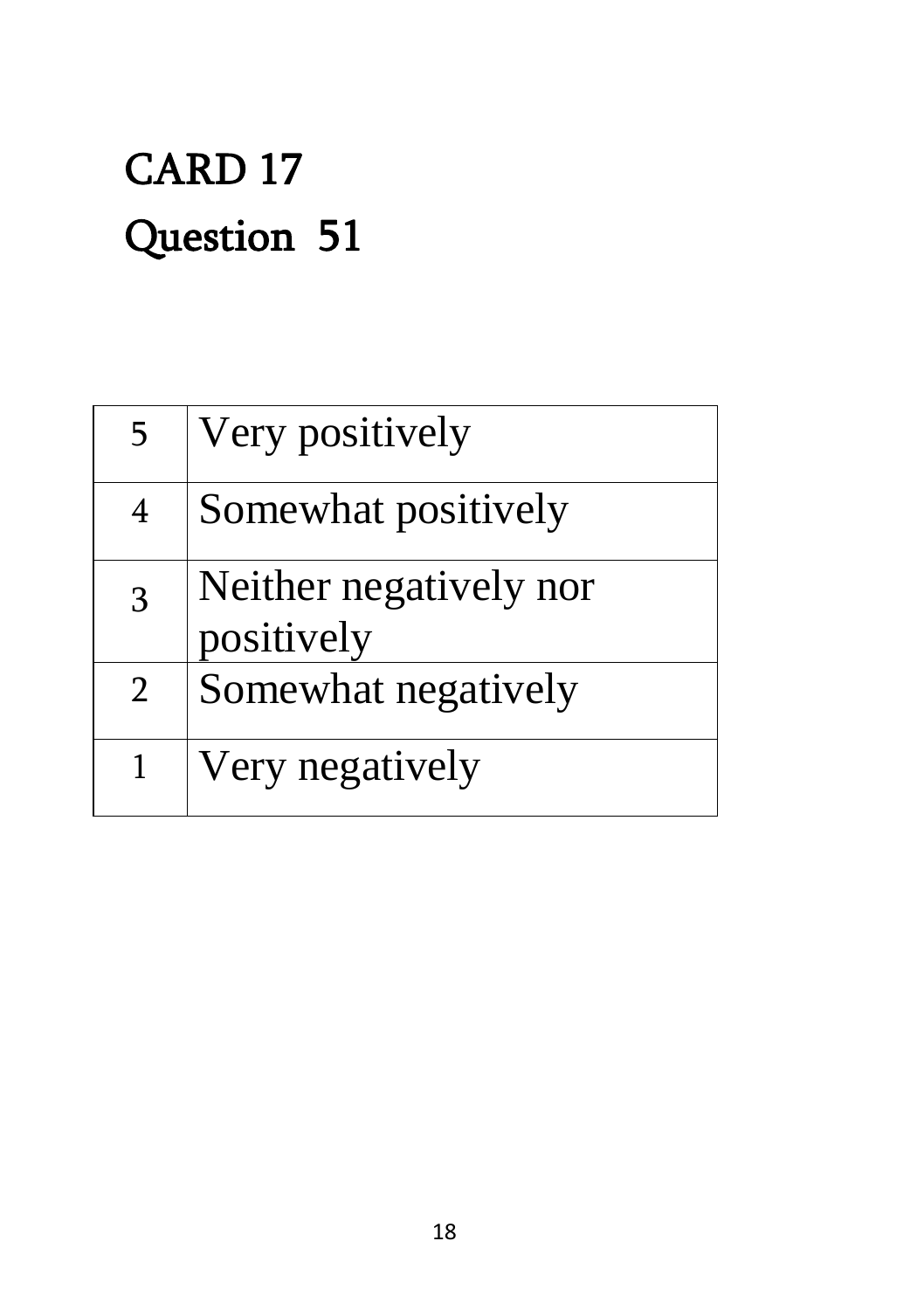### CARD 18 Question 52

| $\mathbf{1}$   | <b>State</b>                |
|----------------|-----------------------------|
| $\overline{2}$ | <b>Business</b>             |
| 3              | Parties themselves          |
| 4<br>5         | Armenian citizens living in |
|                | Armenia                     |
|                | Armenian citizens living    |
|                | abroad                      |
|                | CEC                         |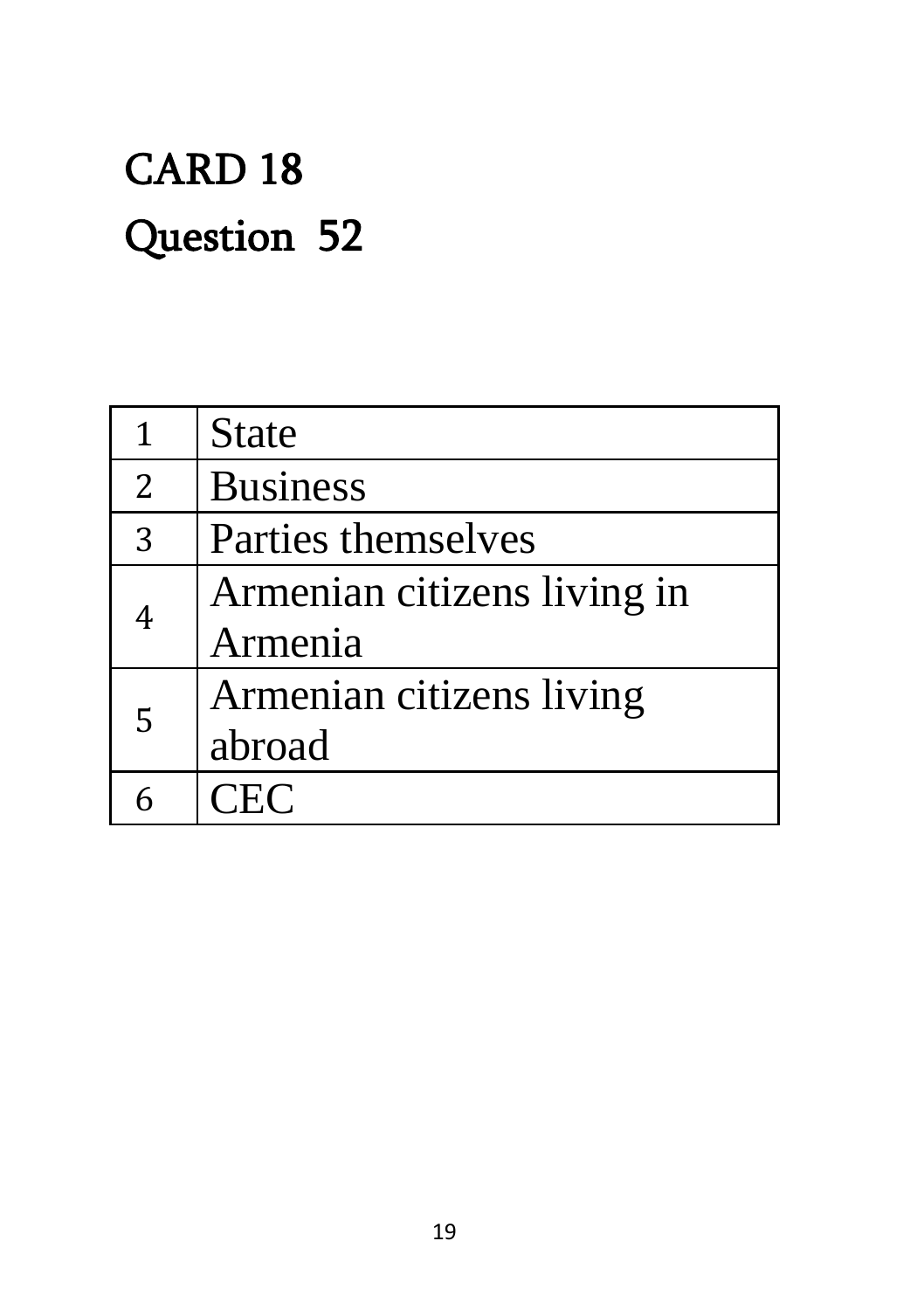### CARD 19

### Question 61

- At home
- Public meeting
- In their office
- In written communication
- By phone
- Email (internet)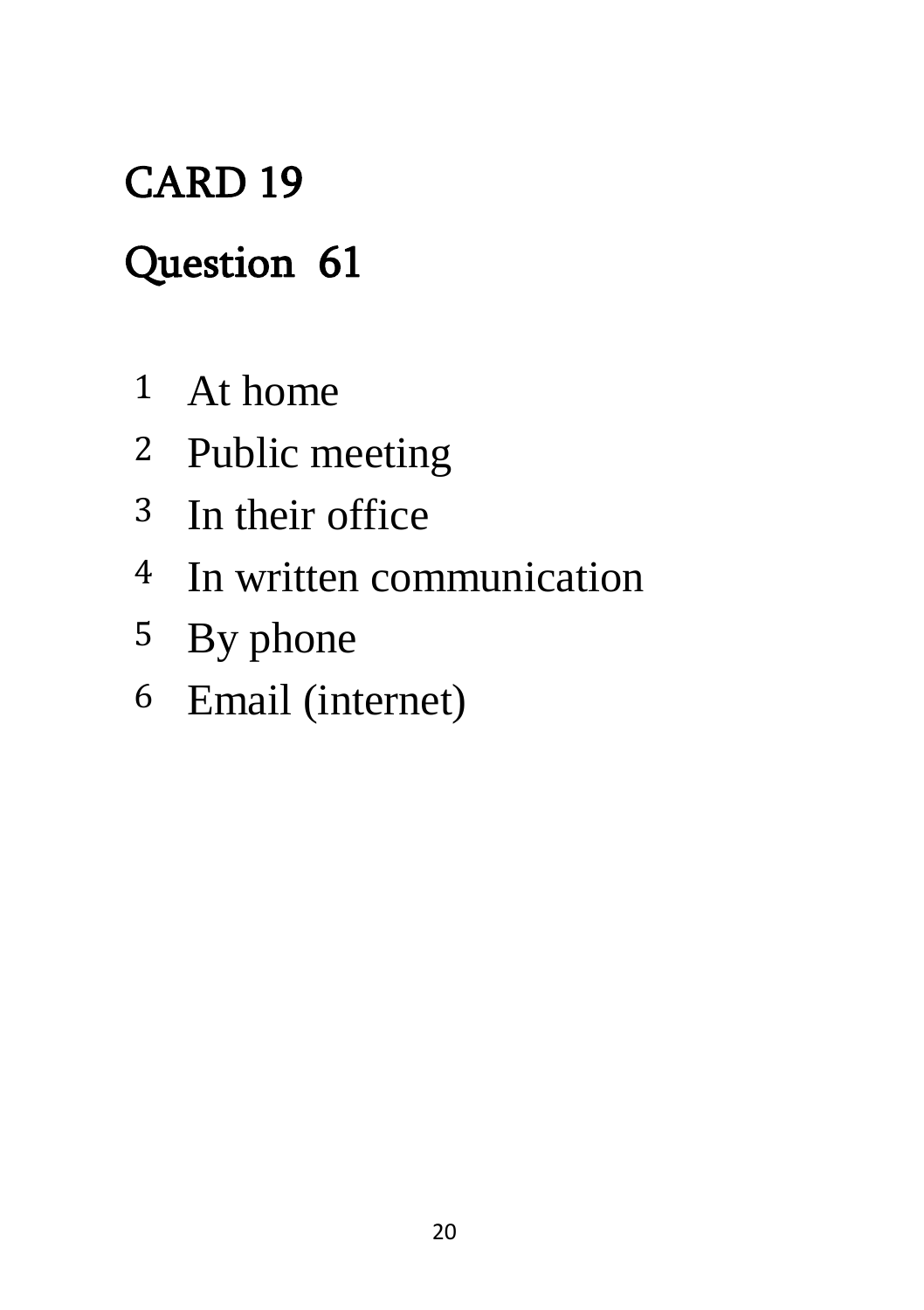### CARD 20 Question 63

- 1 All majoritarian MPs should represent an equal number of people.
- 2 All electoral districts should have one majoritarian MP, in spite of the size of their population.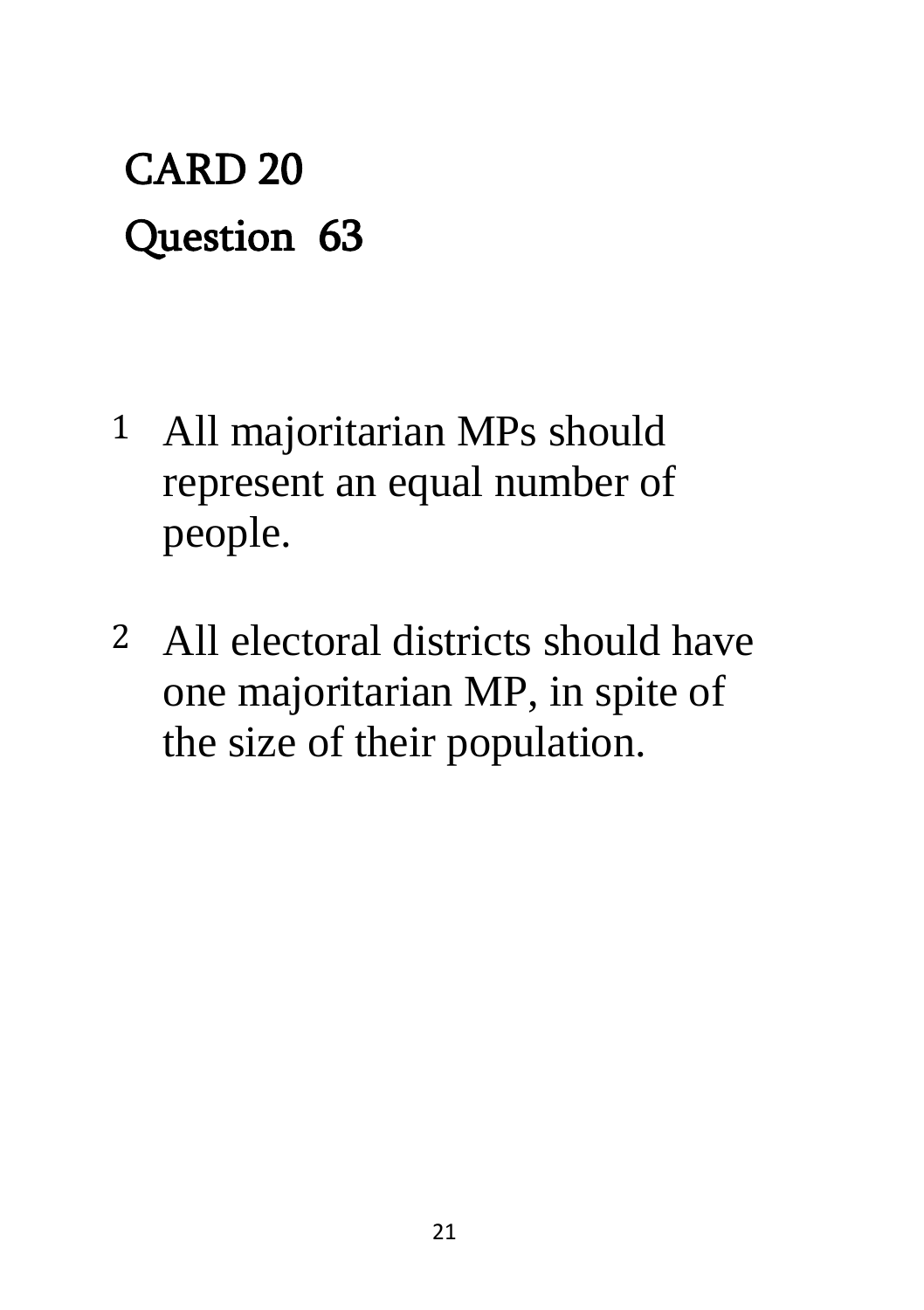### CARD 21 Question 65

#### **Statement 1:**

In electing a Member of Parliament, I prefer to vote for a candidate who can be useful for my community.

#### **Statement 2:**

In electing a Member of Parliament, I prefer to vote for a candidate who can make policies that benefit everyone in our country.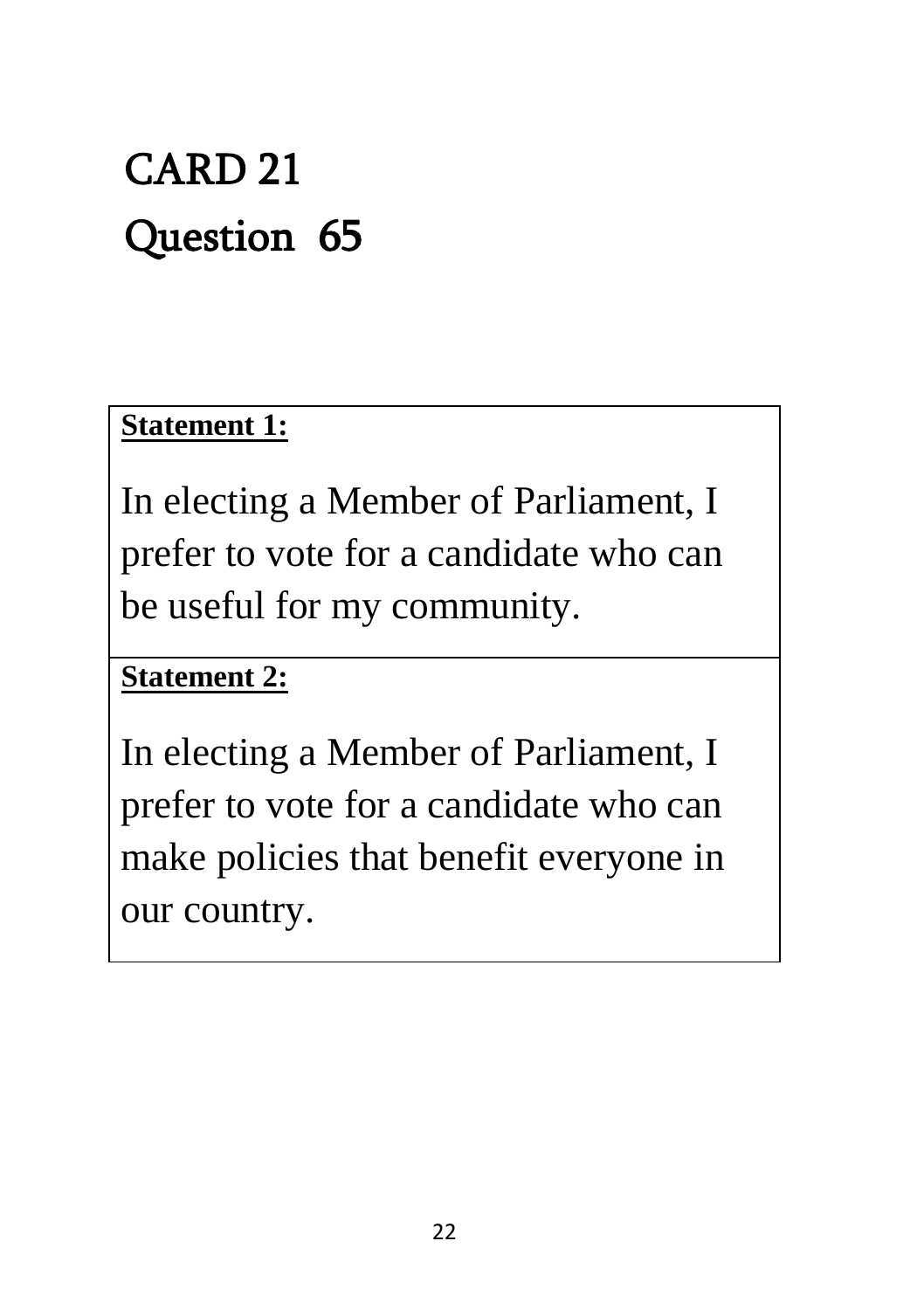### CARD 22 Question 70

| 1              | Additional state funding for   |
|----------------|--------------------------------|
|                | parties with more women        |
|                | candidates                     |
| $\overline{2}$ | Additional free pre-election   |
|                | air time for parties with more |
|                | women candidates.              |
| $\mathbf{R}$   | Quotas in law to guarantee     |
|                | more women candidates.         |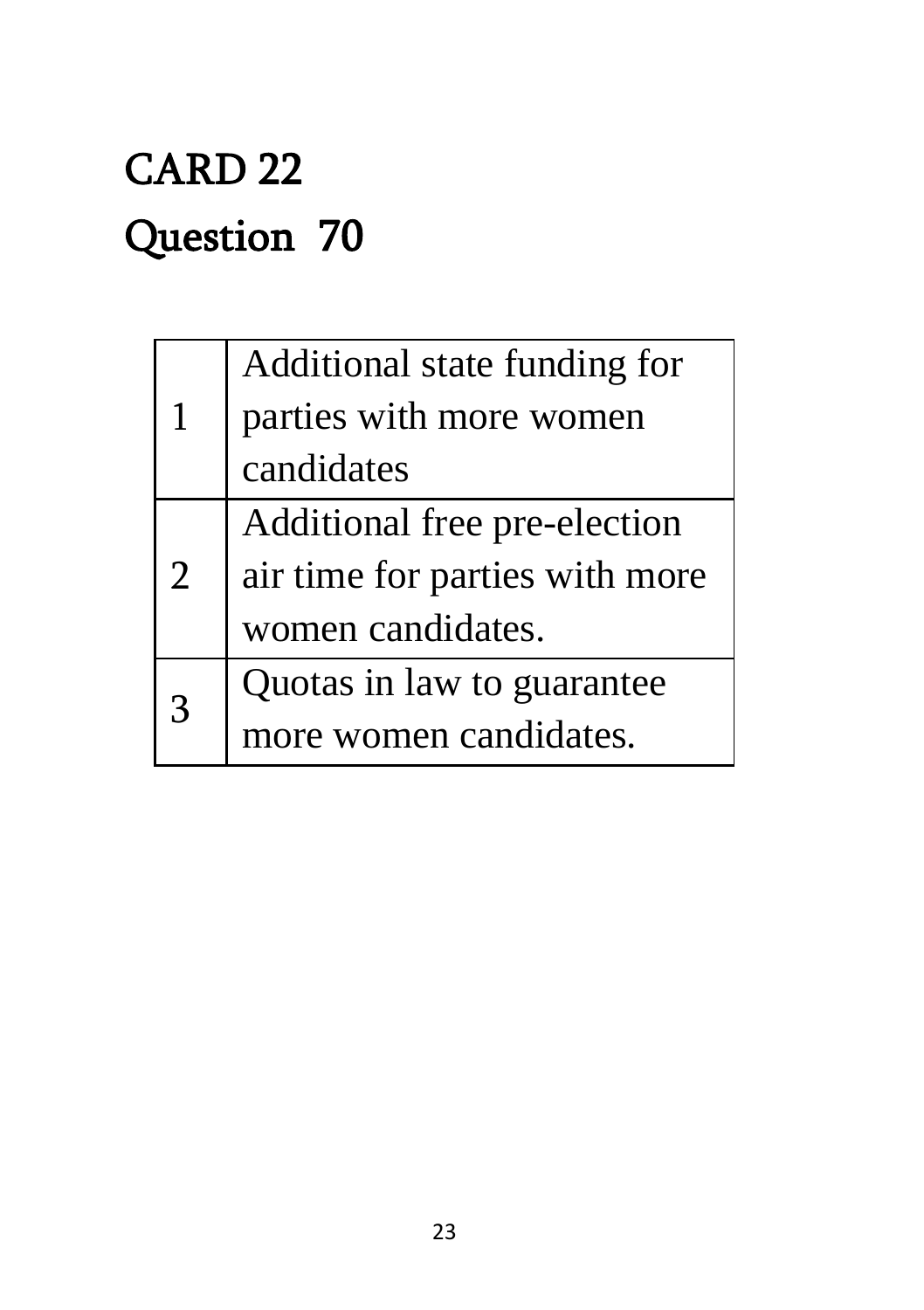### CARD 23 Question 71; 72

- 1. Very badly
- 2. Somewhat badly
- 3. Neither good nor bad
- 4. Somewhat well
- 5. Very well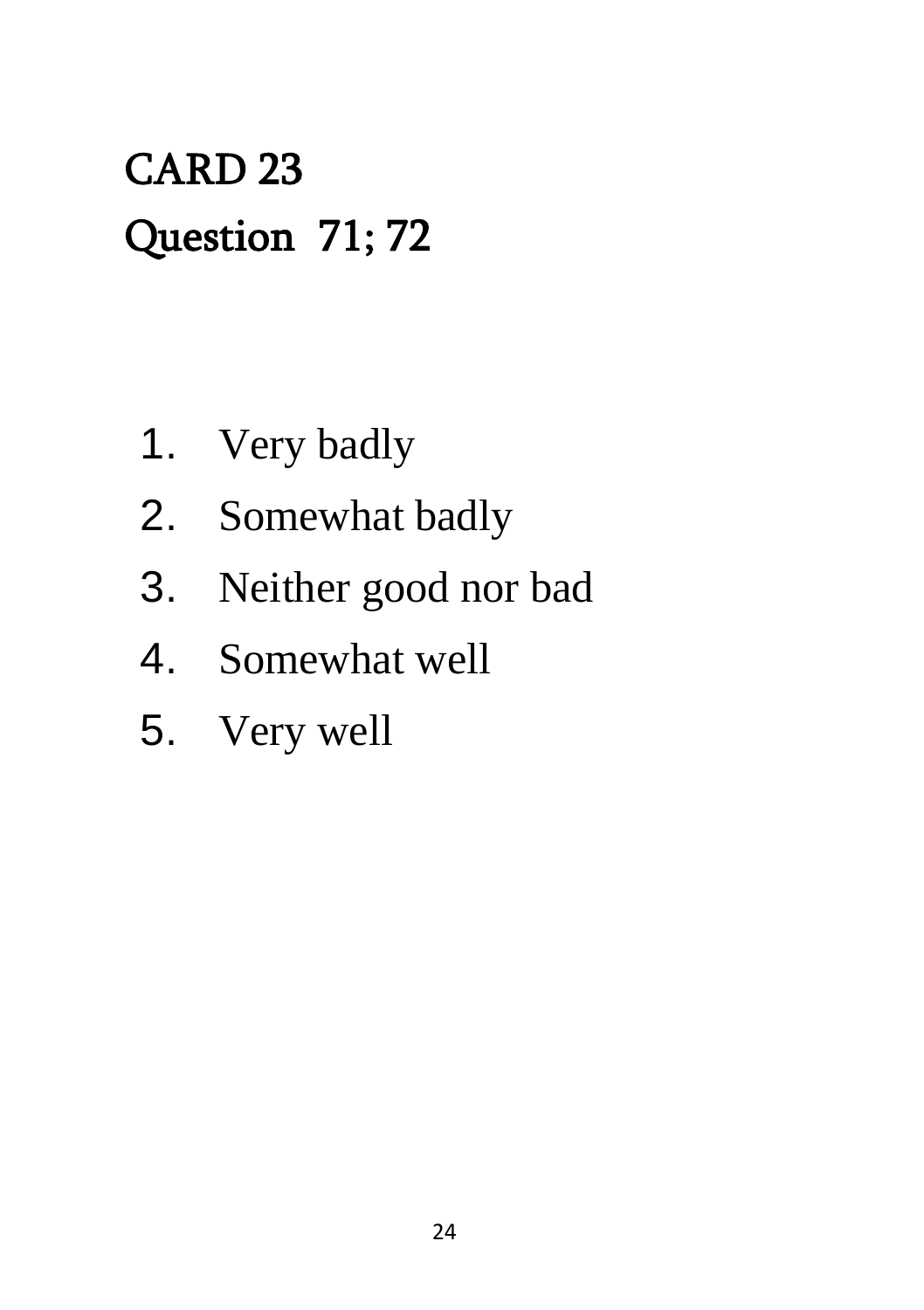### CARD 24 Question 73

- Do not trust at all
- Somewhat distrust
- Neither trust nor distrust
- Somewhat trust
- Fully trust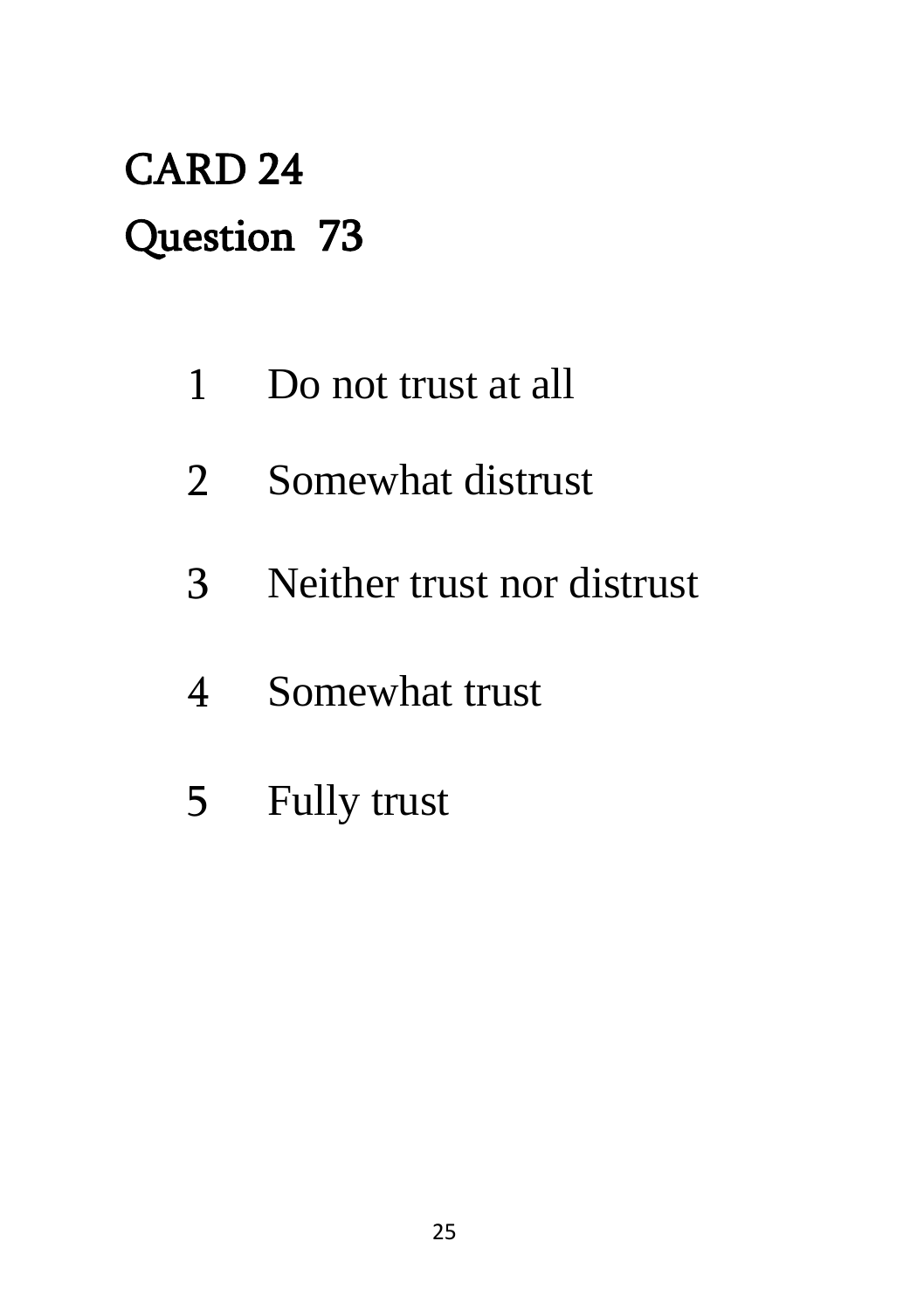### CARD 25 Question 84

- Not influential at all
- Somewhat not influential
- Somewhat influential
- Very influential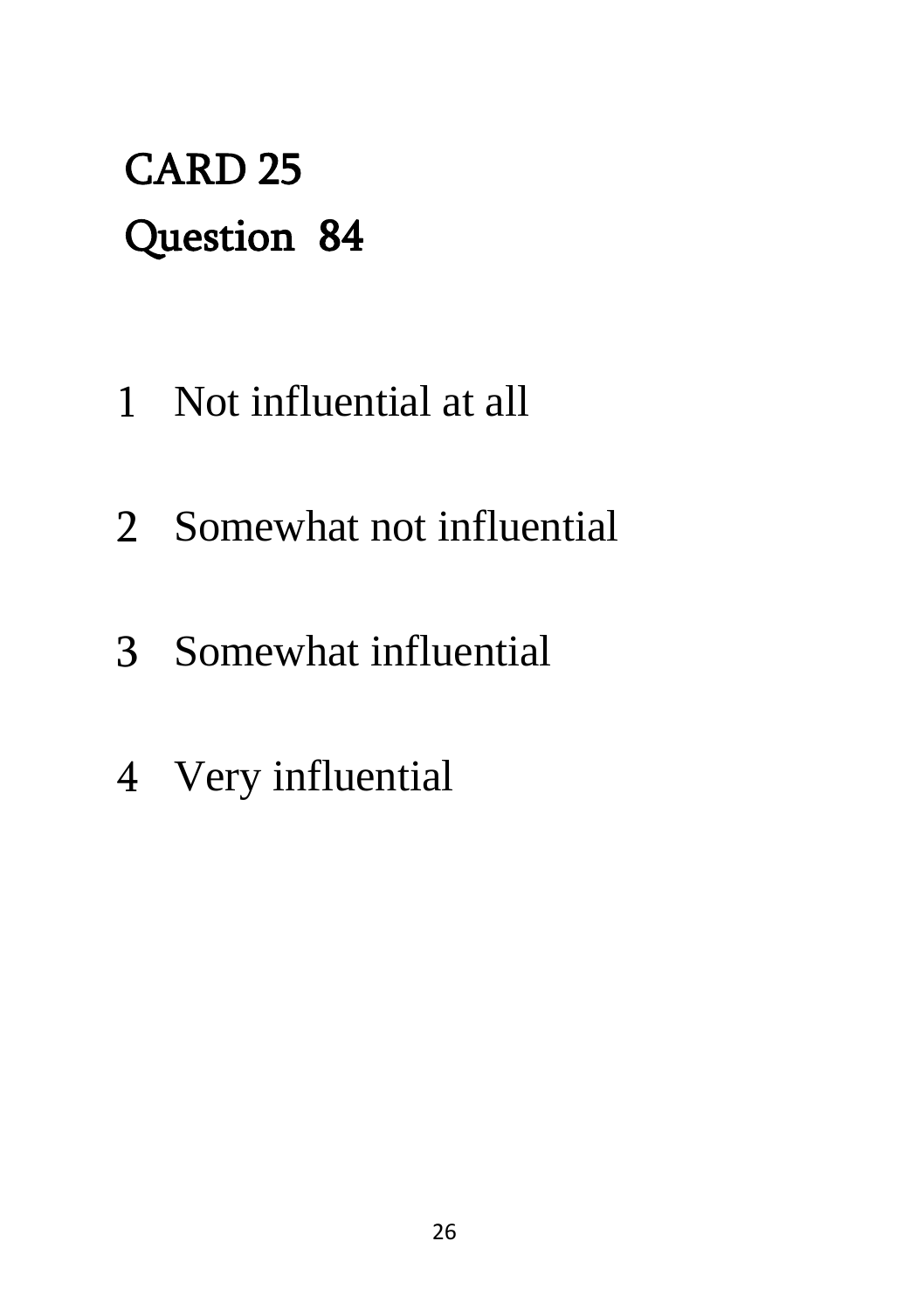### CARD 26 Question 90; 91

Colleagues

Family members

Neighbors, friends

Internet

Newspapers, news magazines

Radio

TV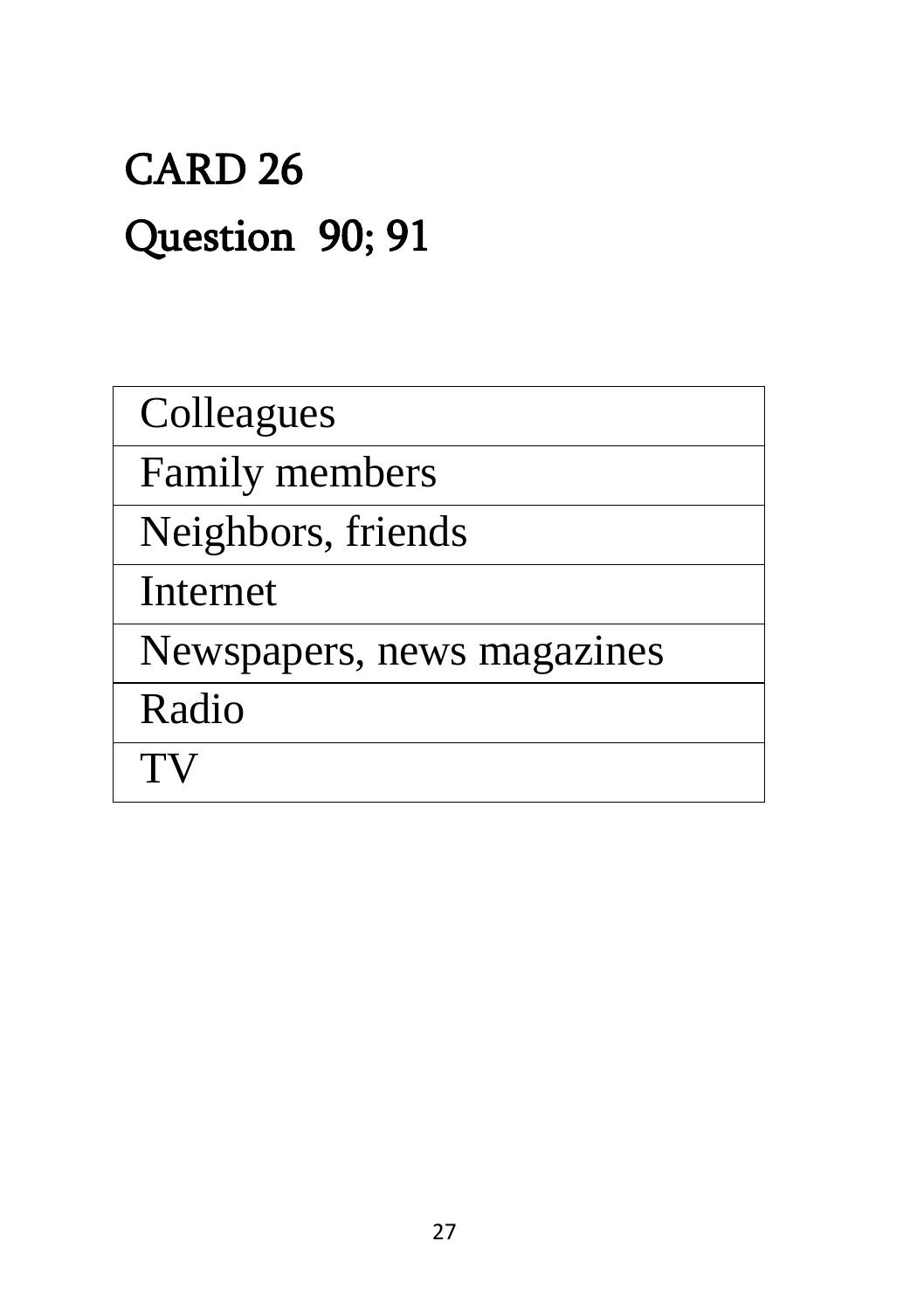### CARD 27 Question 93

- 1 Mostly pro government
- 2 Does not reflect the interests of either
- 3 Mostly pro opposition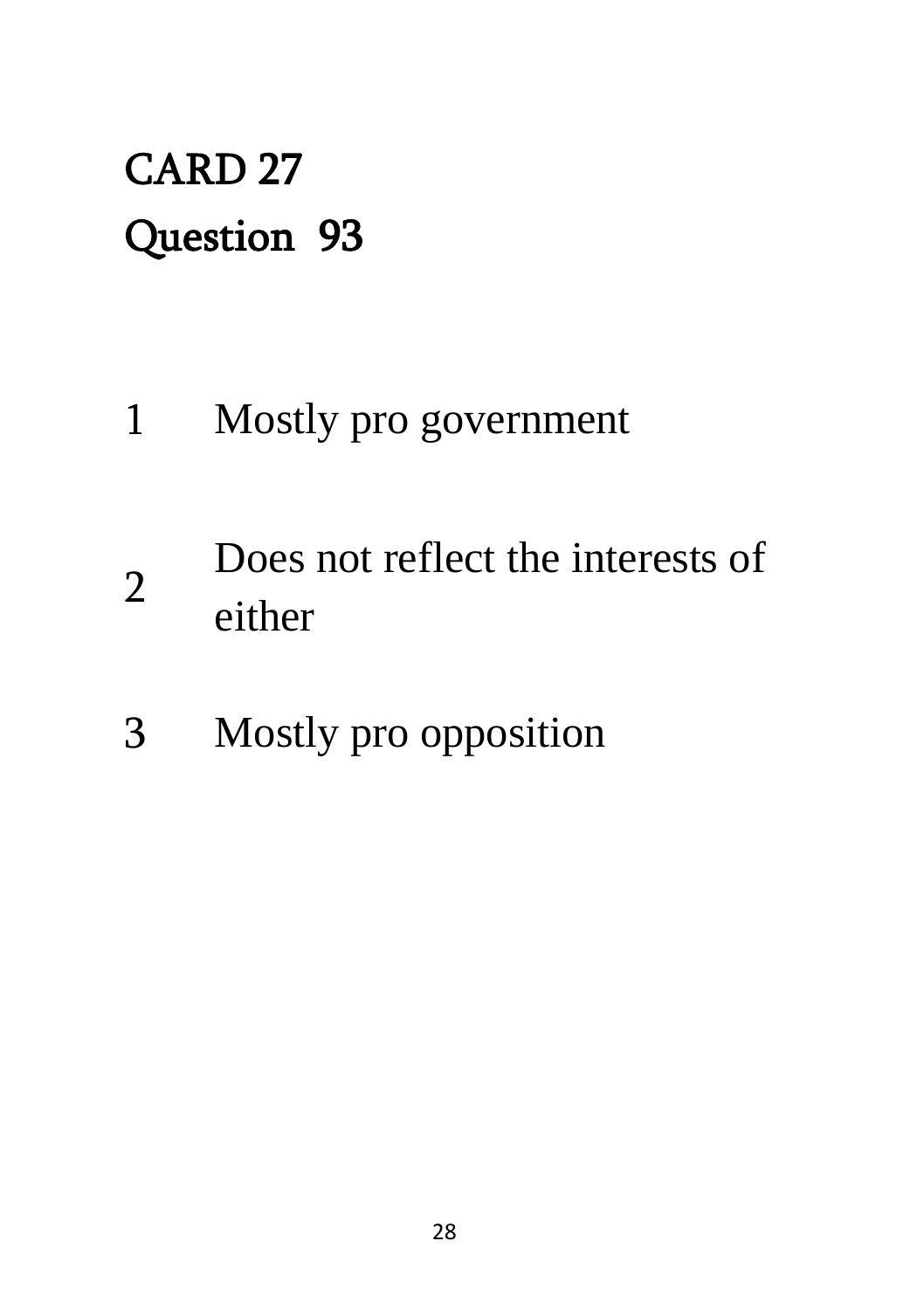### CARD 28 Question 94; 98

| Fully    |              |  |   |   |  | Fully |
|----------|--------------|--|---|---|--|-------|
| distrust |              |  |   |   |  | trust |
|          | $\mathbf{z}$ |  | 6 | ⇁ |  |       |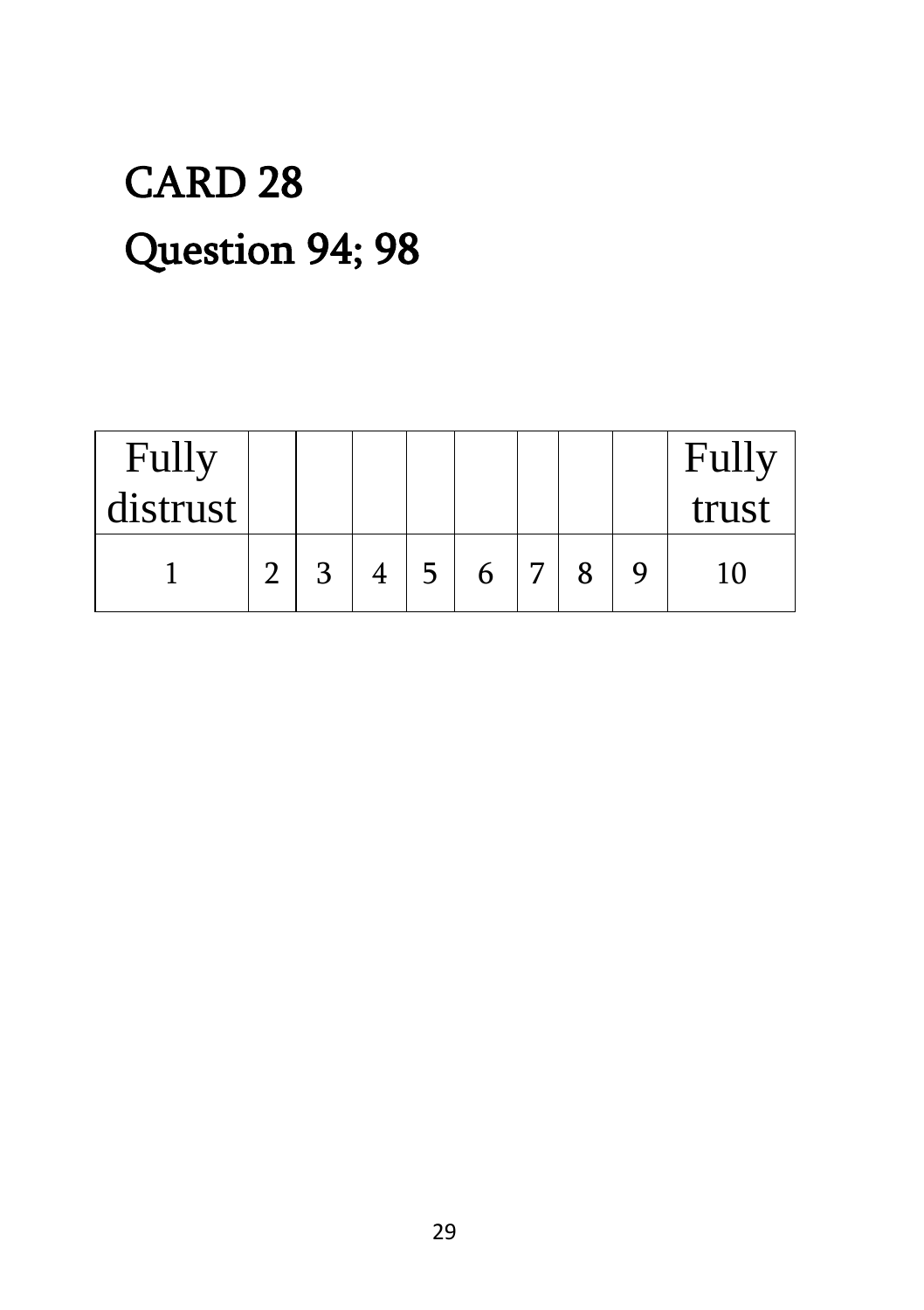## CARD 29 Question 95

| 1. | Debates on legislative issues           |
|----|-----------------------------------------|
| 2. | Debates on political issues             |
| 3. | Unedited party press conferences        |
| 4. | Parliamentary sessions (plenary)        |
| 5. | Council of the Elders sessions          |
| 6. | <b>Parliamentary Committee sessions</b> |
| 7. | Unedited live coverage of opposition    |
|    | party activities                        |
| 8. | Local government activities             |
| 9. | Executive government (President,        |
|    | Ministries, Governor) activities        |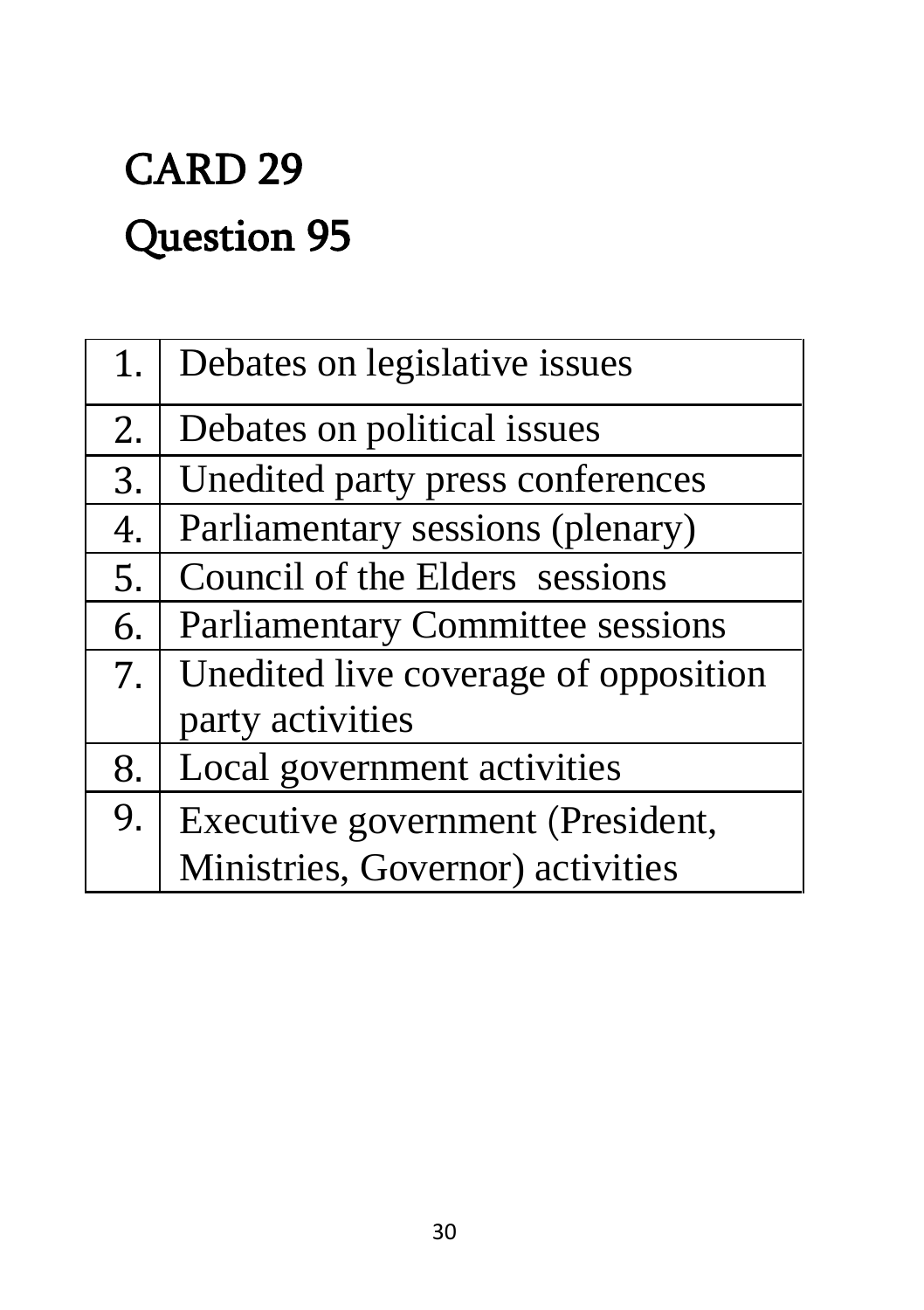### CARD 30 Question 100

#### **Statement 1:**

The news media should constantly investigate and report on corruption and the mistakes made by the government.

#### **Statement 2:**

Too much reporting on negative events, like corruption, only harms the country.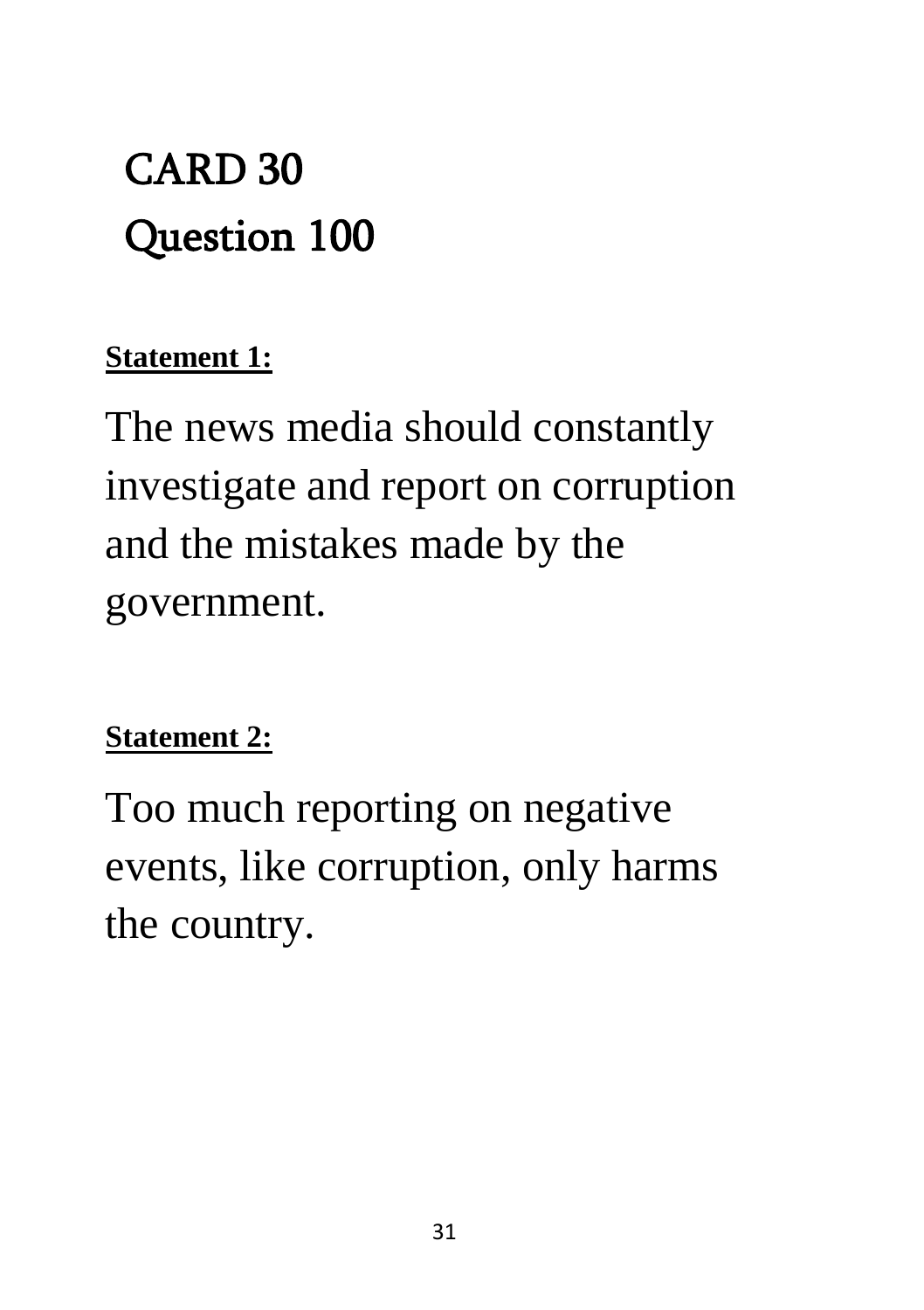## CARD 31 Question 104

| 1              | Unemployed and looking for a job          |
|----------------|-------------------------------------------|
| $\overline{2}$ | Unemployed and interested in a job, but   |
|                | currently NOT looking for a job           |
| 3              | Unemployed and not interested in looking  |
|                | for a job ( <i>if not a housewife</i> )   |
| 4              | <b>Student</b>                            |
| 5              | Housewife                                 |
| 6              | Retired and looking for a job             |
|                | Retired and interested in a job, but      |
|                | currently NOT looking for one             |
| 8              | Retired and NOT interested in looking for |
|                | a job                                     |
|                | Disabled                                  |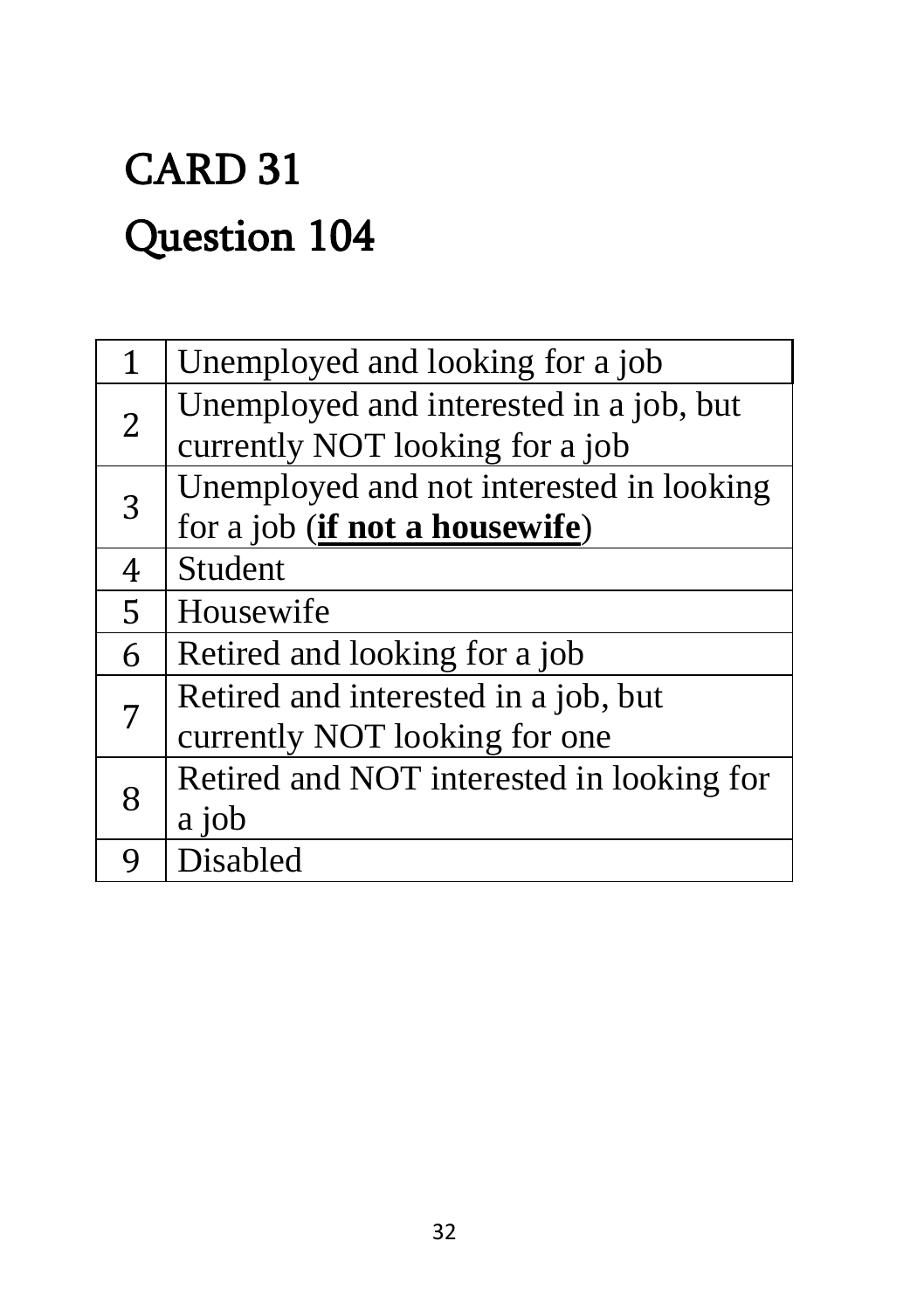## CARD 32 Question 111

|                | Not at all important |
|----------------|----------------------|
| $\overline{2}$ | Hardly important     |
|                | Neither important or |
| 3              | unimportant          |
| 4              | Quite important      |
| 5              | Very important       |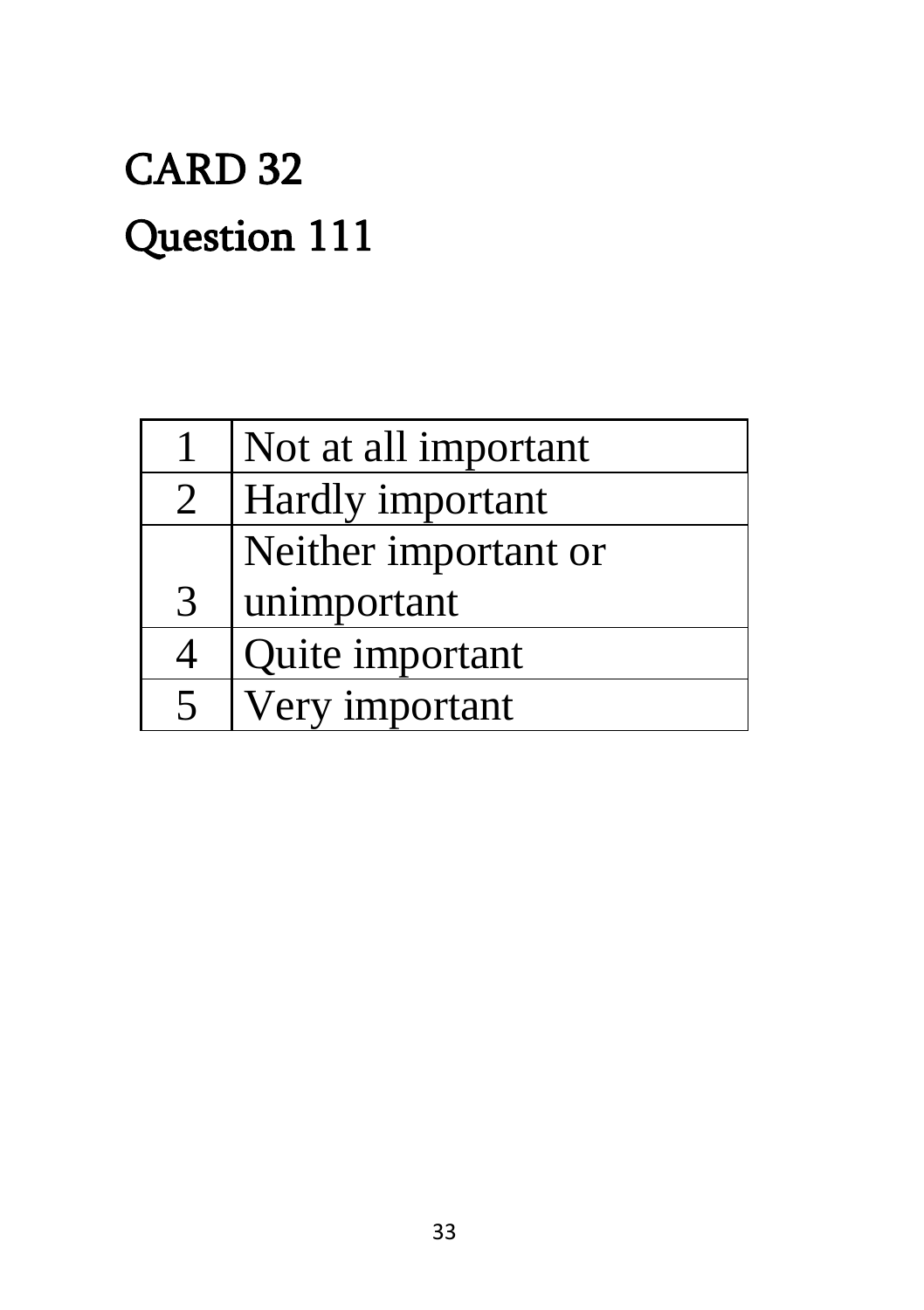### CARD 33 Question 112

| $\mathbf{1}$   | Every day                |
|----------------|--------------------------|
| $\overline{2}$ | More than once a week    |
| 3 <sup>1</sup> | Once a week              |
| $\overline{4}$ | At least once a month    |
| 5              | Only on special holidays |
| 6              | Less often               |
|                | <b>Never</b>             |